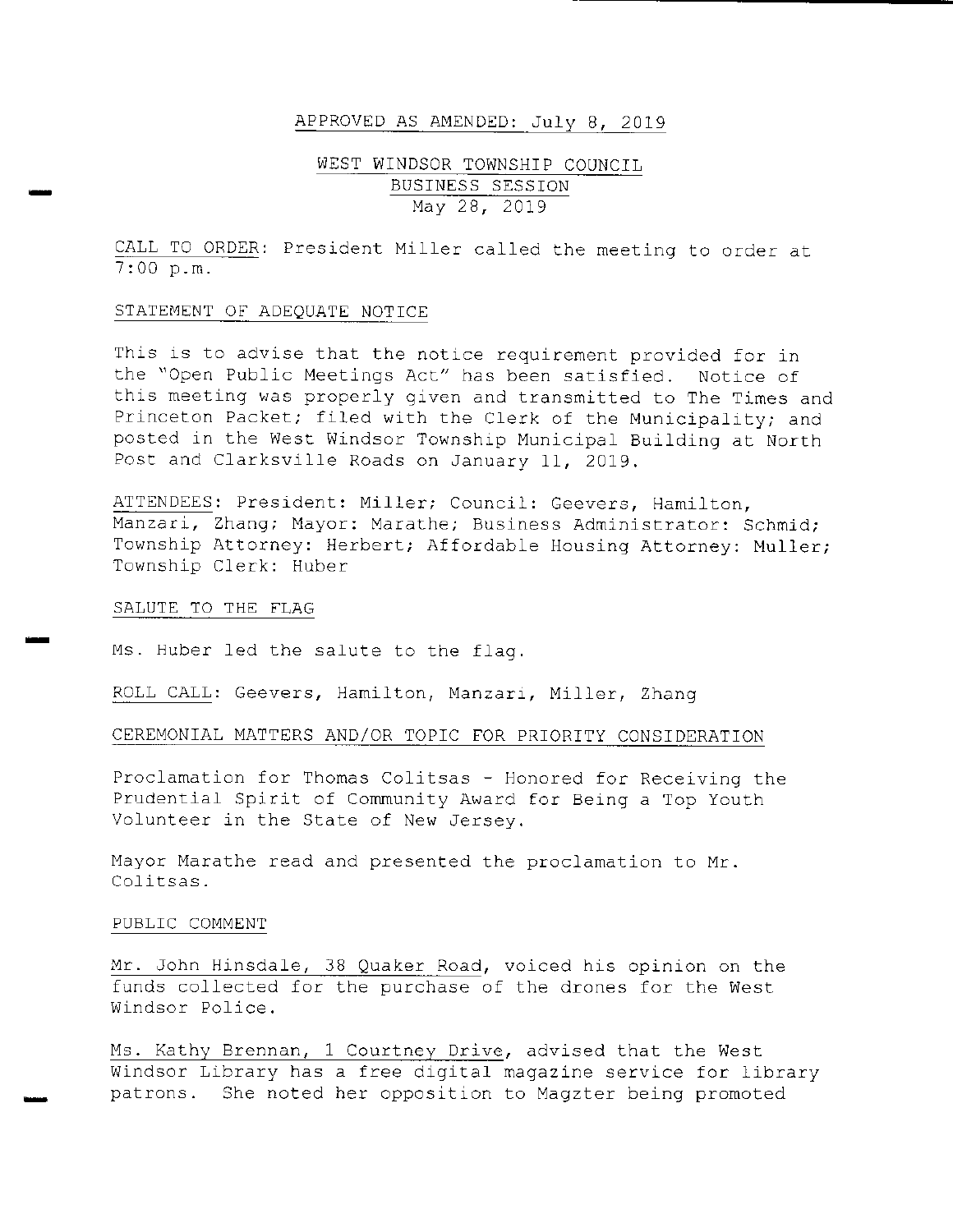Page 2 Business Session May 28, 2019

over other Township businesses. Ms. Brennan thanked all the residents who donate books to the Friends of the West Windsor Library for their annual book sales .

Ms . Somdatta Pal, 18 Quaker Road, advised she represents the Whitewater swim team and that they need Waterworks made available to them for swim practice.

Ms. Vasanti Anand, 22 Scott Avenue, noted her son is on the Whitewater swim team and that she is advocating for him to have <sup>a</sup> place within the Township to practice and requests that Waterworks be made available to their group.

Mr. Josh Wang, 8 Reed Drive, North, also requested the use of Waterworks for the swim team to be able to practice .

Mr. Tzuo Shiuhi, 9 Cardiff Court, supports all who have spoken and wants equal opportunity for use of Waterworks .

Mr. Daniel Kim, 3 Inverness Drive, voiced his concerns about why the Whitewater swim team is not able to utilize the swimming pool during the week.

Ms. Jeannie Lee, B Lockwood Drive, expressed her disappointment that Waterworks is not available for the members of the Whitewater swim team.

Mr. Paul Shuh, Vaughn Drive, thanked everyone for their support of the Whitewater swim team and expressed the need for assistance from the Township for the use of the Waterworks facility for his swim team.

Ms . Linda Kim, 3 Inverness Drive, expressed her appreciation to the Council and Mayor for listening. She noted that she cannot see any real reason why their organization cannot utilize the pool during the times requested.

Mayor Marathe thanked everyone for attending the Memorial Day Parade and Ceremony. He reviewed what has occurred since May 14<sup>th</sup> when the Township was contacted by representatives of Whitewater swim team about the use of the pool. He advised that there is no staff available during the weeks that Whitewater has requested the use of the pool.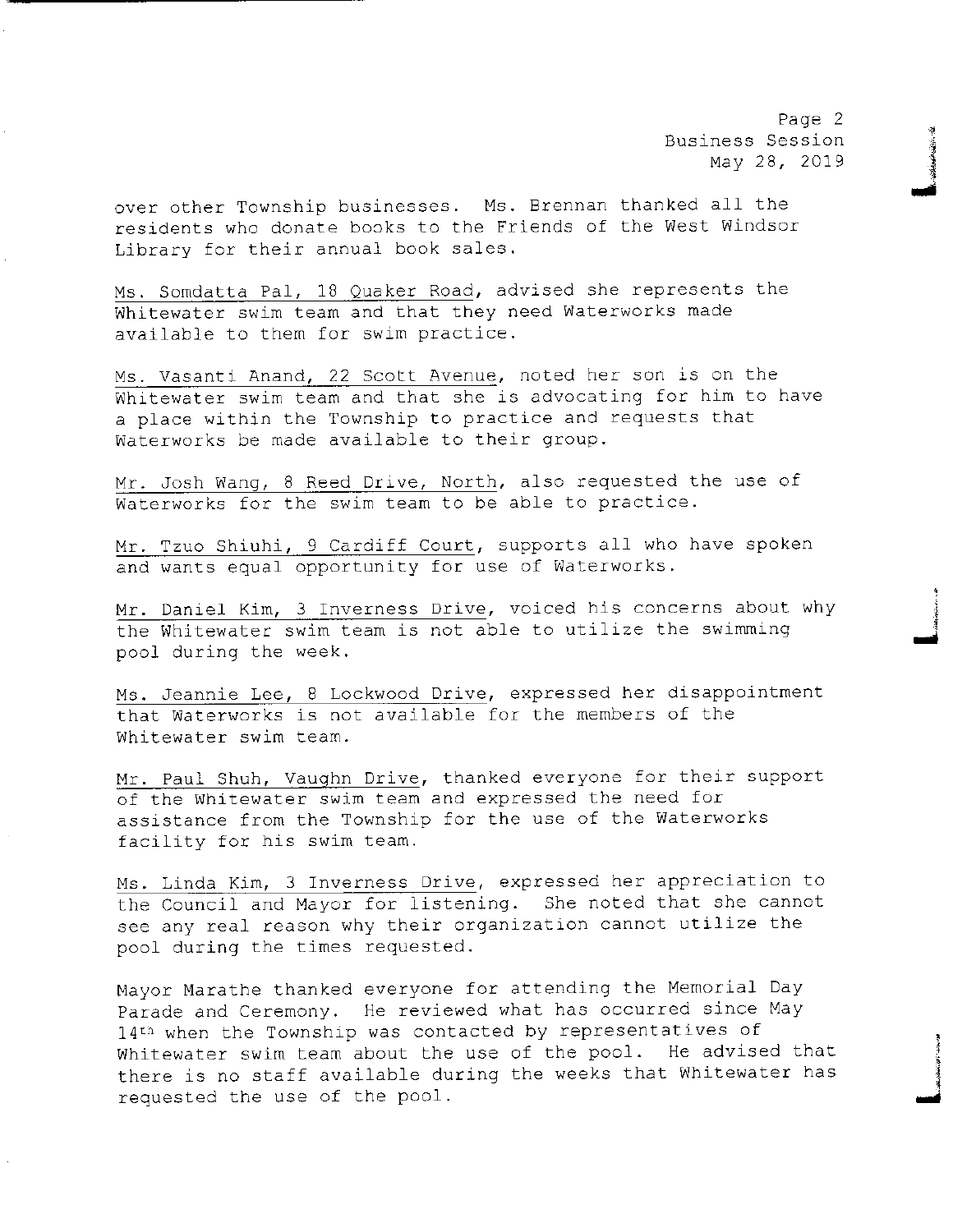Page 3 Business Session May 28, 2019

Ms. Schmid noted that June is <sup>a</sup> difficult month for the Township to have staff available especially during the week for the pool . She reviewed the other programs that are currently using the pool on weekends and noted that the hours of operation on the weekends in June is 11:00 a.m. to 8:00 p.m. She apologized for any misunderstandings that may have occurred.

Discussion between Township Council, the Mayor, and Administration continued for possible solutions to the problem. Council requested that <sup>a</sup> use form be designed for the pool for next year.

#### COUNCIL MEMBER COMMENTS

r<br>Vitens

r<br>Birni

Ms. Geevers gave a special thanks to the American Legion for<br>another great Memorial Day Parade and Ceremony. She noted that another great Memorial Day Parade and Ceremony. they honored Rae Roeder for her many contributions to the Veterans of West Windsor with <sup>a</sup> star on the Centennial Memorial . Ms . Geevers advised that the West Windsor Recreation and Parks Division along with the West Windsor Bicycle and Pedestrian Alliance again held <sup>a</sup> successful Bike Fest event on May 25th. She noted that there are many groups who raise funds to assist non- profits in West Windsor Township and the School District with projects .

Mr. Zhang advised that he also attended the Township's Memorial Day Parade and Ceremony and was honored to read along with President Miller "A History of the Heart". He also advised that he attended an event at <sup>a</sup> Veterans Home with students from the West Windsor-Plainsboro High Schools through the Alliance of Youth Leaders in the United States (Aylus) .

Ms. Hamilton apologized to the parents of the Whitewater swim team for the pool not be available for them. She suggested that they ask now for 2020 .

#### CHAIR/ CLERK COMMENTS

President Miller advised that she attended the Innovation Fair at West Windsor Plainsboro High School North; attended the Cultural Kaleidoscope at Nassau Park sponsored by both the West Windsor Human Relations Council and the West Windsor Arts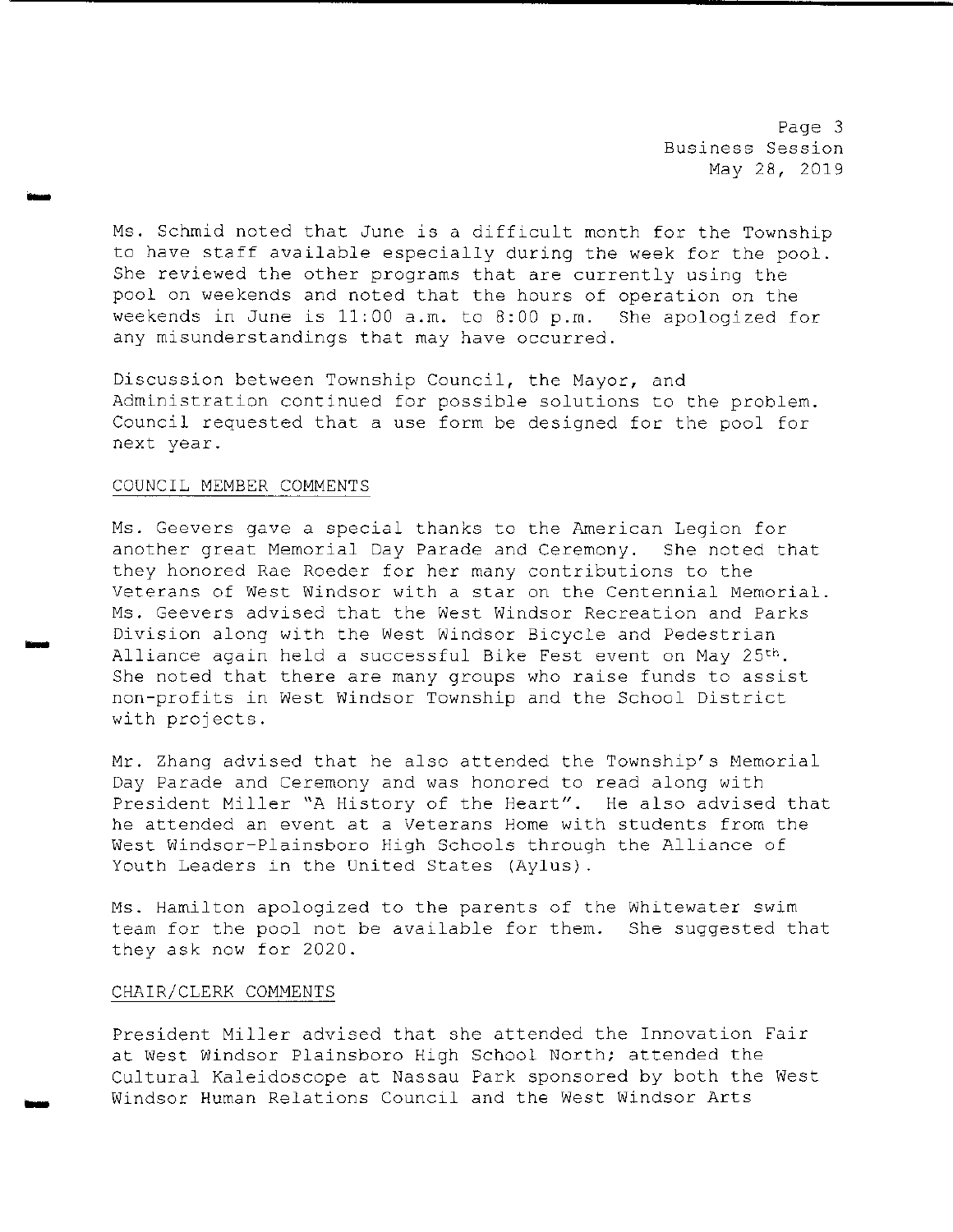Page <sup>4</sup> Business Session May 28, 2019

mi

Council at Nassau Park Pavilion; attended the West Windsor Recreation and Parks Division and West Windsor Bicycle and Pedestrian Alliance Bike Fest on Saturday, May 25<sup>th</sup>; and attended the Township' s Memorial Day Parade and Ceremony where the American Legion remembered Rae Roeder the founder of both the Memorial Day and Veterans Day events in the Township.

Ms. Huber announced that the Primary Election will be held on Tuesday, June  $4<sup>th</sup>$  and that the polls will be open from 6:00 a.m. to 8:00 p.m. for voting in West Windsor Township.

#### CONSENT AGENDA

### RESOLUTIONS

## 2019- R113 Authorizing the Chief Financial Officer to Refund Escrow Balance to NLA Associates LP

## MINUTES FOR A SERVICE SERVICE SERVICE SERVICE SERVICE SERVICE SERVICE SERVICE SERVICE SERVICE SERVICE SERVICE S

April 15, 2019 Closed Session #1 - as amended April 15, 2019 Closed Session #2 April 15, 2019 Business Session - as amended

### BILLS & CLAIMS

Motion to approve consent agenda : Manzari Second: Geevers RCV: aye Geevers aye Hamilton aye Manzari aye Zhang aye Miller

#### RECOMMENDATIONS FROM ADMINISTRATION AND COUNCIL/ CLERK

2019- R114 Endorsing the Amendment to the Housing Element and Fair Share Plan Adopted by the West Windsor Planning Board on May 15, 2019

2019- R115 Approving the Amendment to the Spending Plan Regarding Affordability Assistance for Very Low- income Households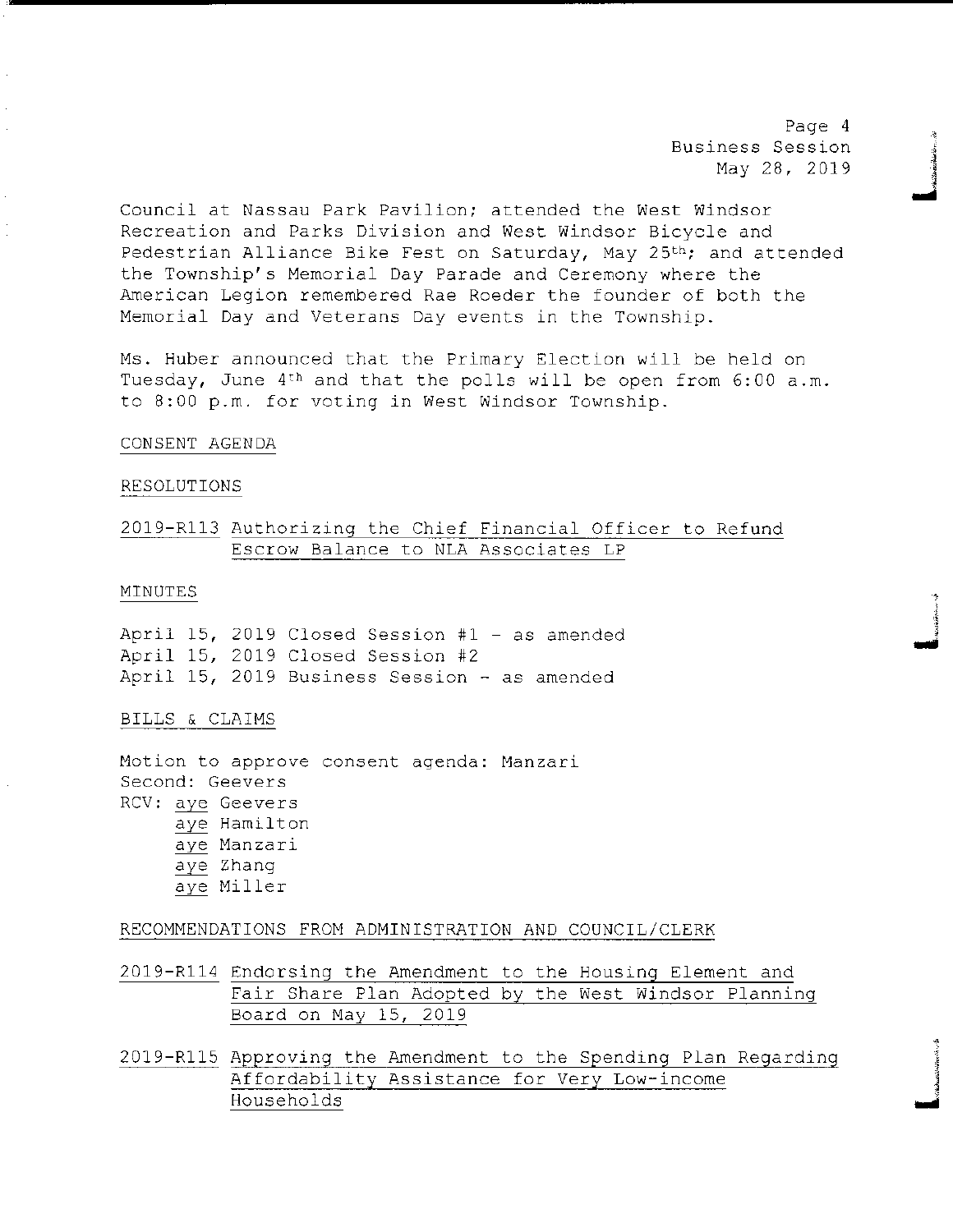Page 5 Business Session May 28, 2019

President Miller requested clarification of when the Township has to have the additional forty-eight units selected.

Mr. Muller advised that there is <sup>a</sup> provision in the settlement agreement that requires <sup>a</sup> timeframe be established. He noted that as of now the approved projects are moving forward and that if necessary in June of <sup>2023</sup> the Township may need to identify and put zoning in place if necessary.

President Miller requested that Council be kept informed on these matters going forward.

Motion to approve Resolutions 2019-R114 and 2019-R115: Manzari Second: Zhang RCV: aye Geevers aye Hamilton

aye Manzari

r

- aye Zhang
- aye Miller
- 2019- R116 Authorizing the Chief Financial Officer to increase the Purchase Order for CDW-Government Under New Jersey State Contract M0003- 89849 for the Procurement of Barracuda Essentials for Office <sup>365</sup> Email Security and Compliance Account Subscription for the Police Division - \$14,850.00
- 2019-R117 Authorizing the Business Administrator to Execute Change Order No. 1 with Munn Roofing Corporation for <sup>a</sup> Decrease of (9.68%) for Final Quantities Adjustment and Project Closeout for the Project Known as Municipal Building Replacement Project - (\$36,164.00)
- 2019- R118 Authorizing the Mayor and Clerk to Execute <sup>a</sup> Professional Services Agreement with ACT Engineers for the Project Known as Wallace Road Bus Garage Remediation - \$ 115, 875 . 00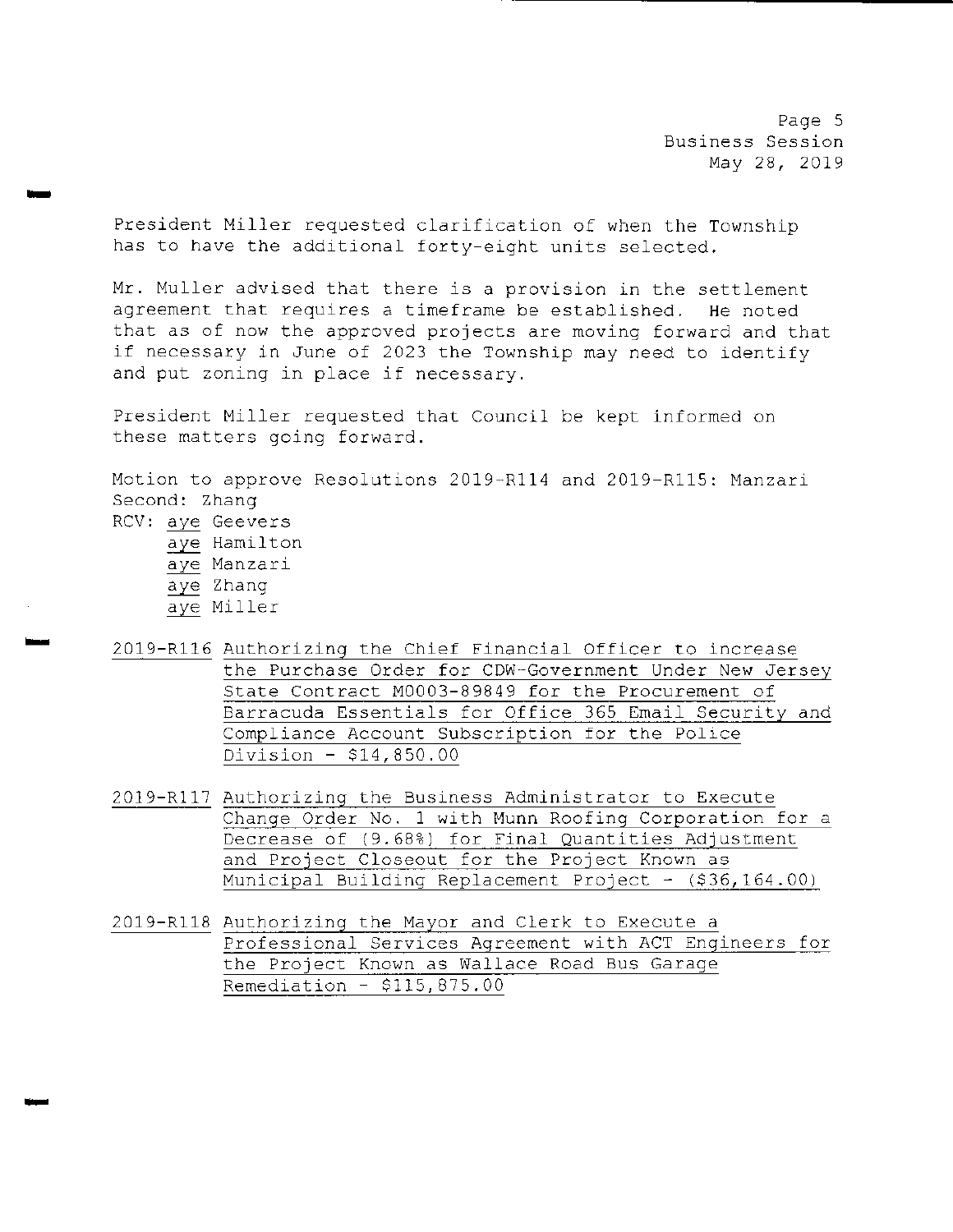Page 6 Business Session May 28, 2019

mil

I

- 2019- R119 Authorizing the Mayor and Clerk to Execute Amendment <sup>1</sup> for Additional Supplementary Work of Additional Sewer Distance of 3, 316. 5 feet to Van Cleef Engineering for the Project Known as D&R Sewer Interceptor in the amount of \$6,168.15 for a total not to exceed of \$25, 244 . 15
- 2019- R120 Authorizing the Full Release of Cash Performance Guarantees for Private Improvements to NLA Associates LP for the Project Known as Nassau Park Phase III PB87- 135)
- 2019- R121 Authorizing the Full Release of Cash Performance Guarantees for Private Improvements to Teachers Insurance and Annuity Association of America for the Project Known as Marketfair (PB98-16)
- 2019-R122 Authorizing the Chief Financial Officer to Return the 586, 500 . 00 to 400 Steps, LLC Previously Deposited with the Township for Condemnation Costs Due to the Courts Dismissing Case
- 2019-R123 Approving Final Payment of Council Legal Services for 2017 to Parker McCay P.A. - \$4,000.00

Motion to approve resolutions 2019-R116 through 2019-R123: Manzari Second: Geevers RCV: aye Geevers aye Hamilton aye Manzari aye Zhang aye Miller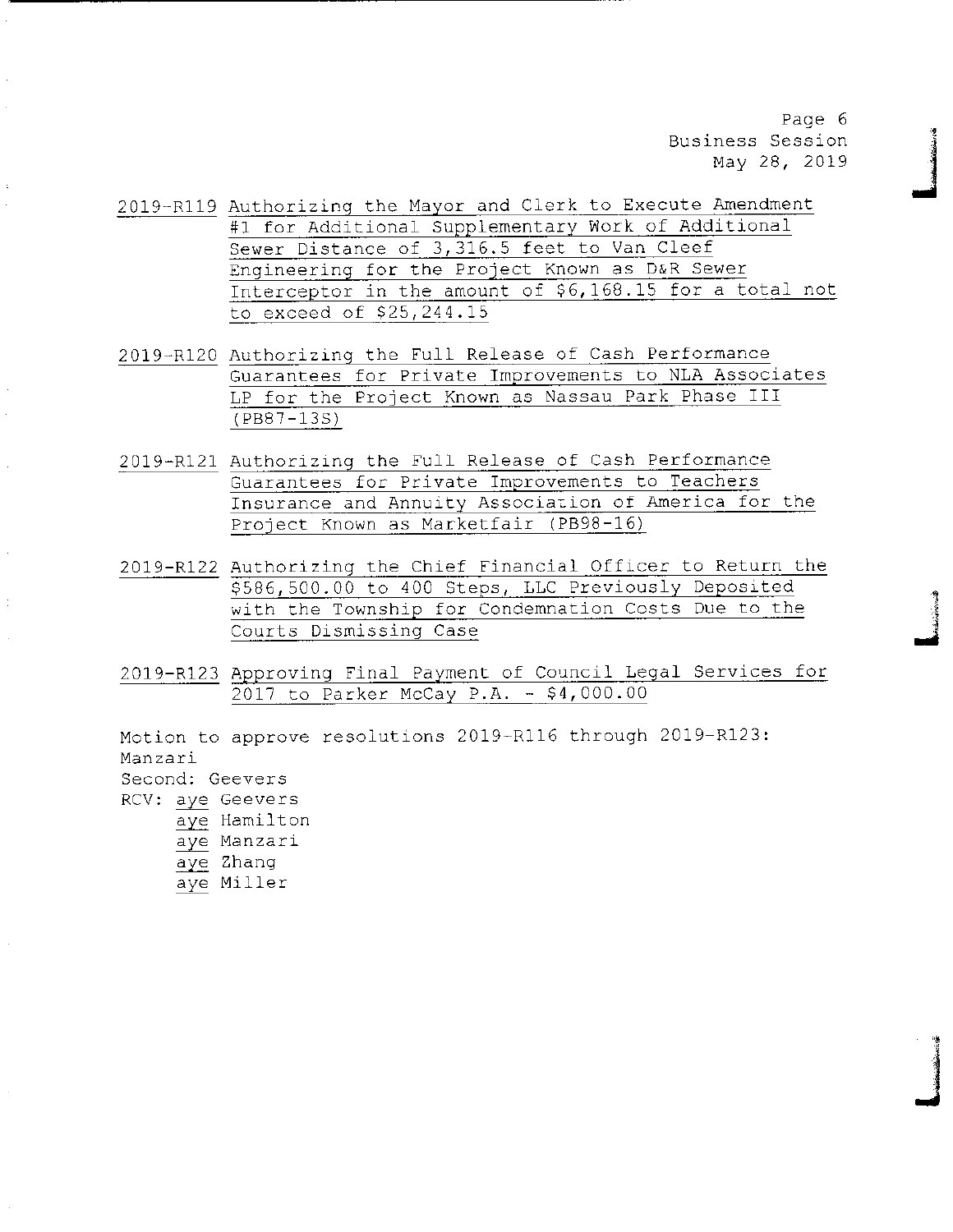Page <sup>7</sup> Business Session May 28, 2019

## INTRODUCTION OF ORDINANCES

2019-16 BOND ORDINANCE PROVIDING FOR GENERAL IMPROVEMENTS AND REQUIRED UPGRADES TO THE SWIM POOL COMPLEX IN AND BY THE TOWNSHIP OF WEST WINDSOR, IN THE COUNTY OF MERCER, NEW JERSEY, APPROPRIATING \$25,200 THEREFOR AND AUTHORIZING THE ISSUANCE OF \$24,000 BONDS OR NOTES OF THE TOWNSHIP TO FINANCE PART OF THE COST THEREOF

Motion to Introduce: Geevers Second: Manzari RCV: aye Geevers aye Hamilton aye Manzari aye Zhang aye Miller

PUBLIC HEARING: June 10, 2019 Business Session

2019- 17 CAPITAL IMPROVEMENT ORDINANCE PROVIDING FOR VARIOUS CAPITAL IMPROVEMENTS AND OTHER RELATED EXPENSES IN OR FOR THE TOWNSHIP OF WEST WINDSOR, COUNTY OF MERCER, STATE OF NEW JERSEY APPROPRIATING THE AMOUNT OF 459, 230 . 00

Motion to Introduce: Manzari Second: Zhang RCV: aye Geevers aye Hamilton aye Manzari aye Zhang aye Miller

PUBLIC HEARING: June 10, 2019 Business Session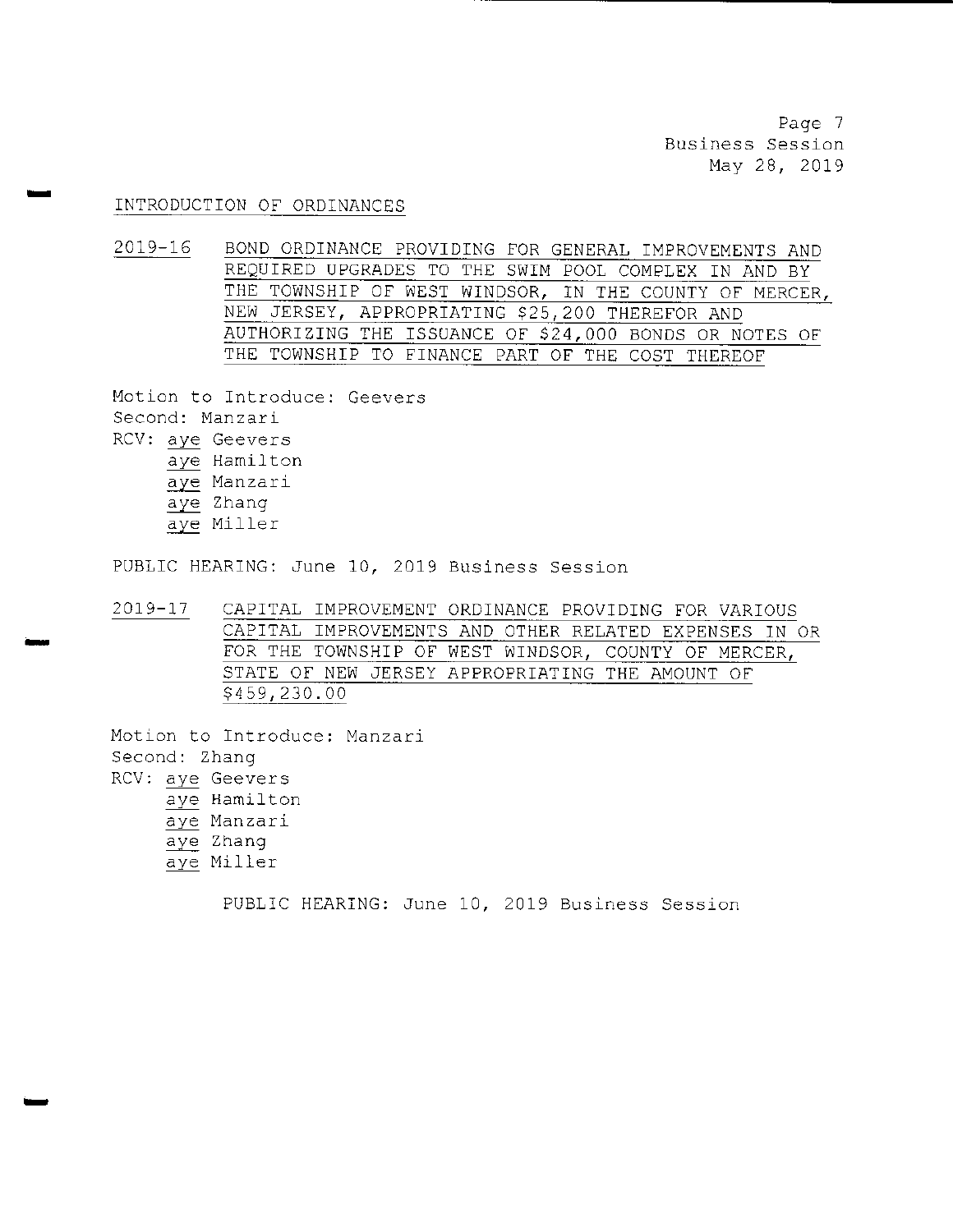Page 8 Business Session May 28, 2019

ri

2019-18 BOND ORDINANCE PROVIDING FOR VARIOUS CAPITAL IMPROVEMENTS IN AND BY THE TOWNSHIP OF WEST WINDSOR, IN THE COUNTY OF MERCER, NEW JERSEY, APPROPRIATING 5, 959, 800 THEREFOR AND AUTHORIZING THE ISSUANCE OF 5, 676, 000 BONDS OR NOTES OF THE TOWNSHIP TO FINANCE PART OF THE COST THEREOF

Motion to Introduce: Manzari Second: Geevers RCV: aye Geevers aye Hamilton aye Manzari aye Zhang aye Miller

PUBLIC HEARING: June 10, 2019 Business Session

ADDITIONAL PUBLIC COMMENT

NONE

## COUNCIL REPORTS/ DISCUSSION TOPICS/ NEW BUSINESS

Mr. Zhang advised that at the West Windsor Plainsboro School District Board meeting they hired an Assistant Principal for Wycoff School .

Ms. Geevers advised that the Planning Board conducted <sup>a</sup> Master Plan Hearing on the Amendment to the Housing Element and Fair Share Plan at their May 15<sup>th</sup> meeting. She also reporteded that at the May 22<sup>nd</sup> meeting they heard a request from HSC West Windsor for <sup>a</sup> concept plan review and <sup>a</sup> zoning change .

## 2019- R124 Authorizing the Mayor to execute <sup>a</sup> Memorandum of Understanding with Magzter Inc. to Offer Free Digital Publication Newsstand to the Resident of West Windsor

Mayor Marathe provided the background on the Magzter Inc. free digital publication for residents of West Windsor. He advised that he was not aware that the library provided such <sup>a</sup> service until this evening. Mayor Marathe advised that the owner of Magzter is here this evening to answer questions if needed.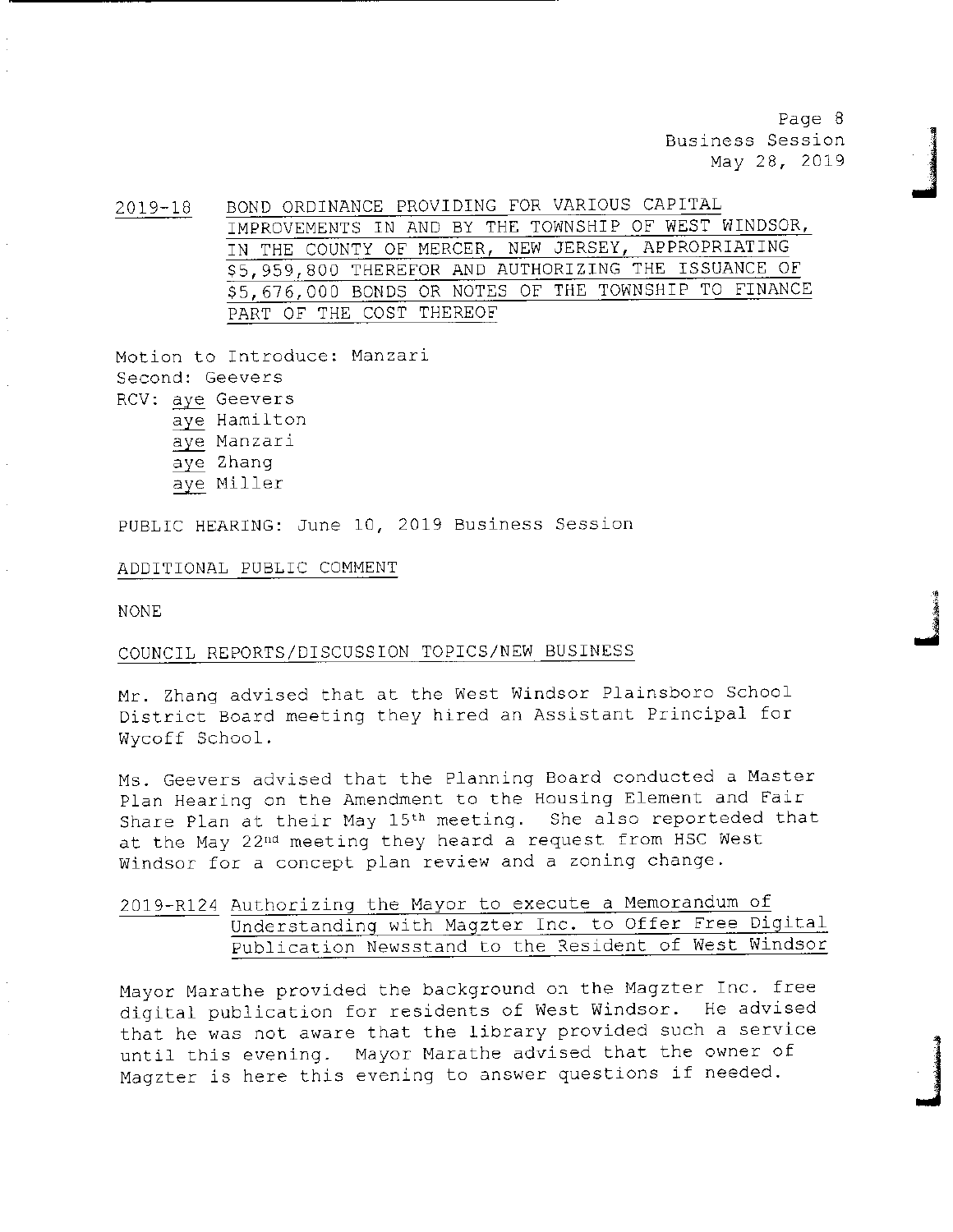Page 9 Business Session May 28, 2019

President Miller advised that the service will be free all during the first year while being viewed in the boundaries of West Windsor Township.

 $\overline{\phantom{a}}$ 

Mayor Marathe advised that yes once the agreement is signed that anyone within the boundaries of West Windsor Township will be able to view for free the first year.

Ms . Geevers noted that there should be no access to adult or hate speech content.

Ms . Hamilton wanted it certified that the Township will not be liable for any current, future, or past litigation for copyright infringements .

Discussion continued between Council, the Mayor, and Mr. Herbert on tightening the language of the current memorandum of understanding.

Mr. Zhang advised of his concerns placing the link on the Township web-site.

Ms. Manzari advised that this is <sup>a</sup> benefit to residents who choose to sign up for the service .

Mr. Vijay Radhakrishnan, Owner of Magzter, advised that he started this business in <sup>2011</sup> and has been <sup>a</sup> resident of West Windsor Township for the past five years. He advised that he wanted to give back to his community and thought that this was <sup>a</sup> great way to do so. He reviewed the policies of Magzter for members of the audience and the Township Council .

Ms. Hamilton requested that the action for Resolution 2019-R124 be held for two weeks so that the agreement can be modified and reviewed by Council .

Mr. Radhakrishnan advised that he had no problem waiting for two weeks to have the agreement approved.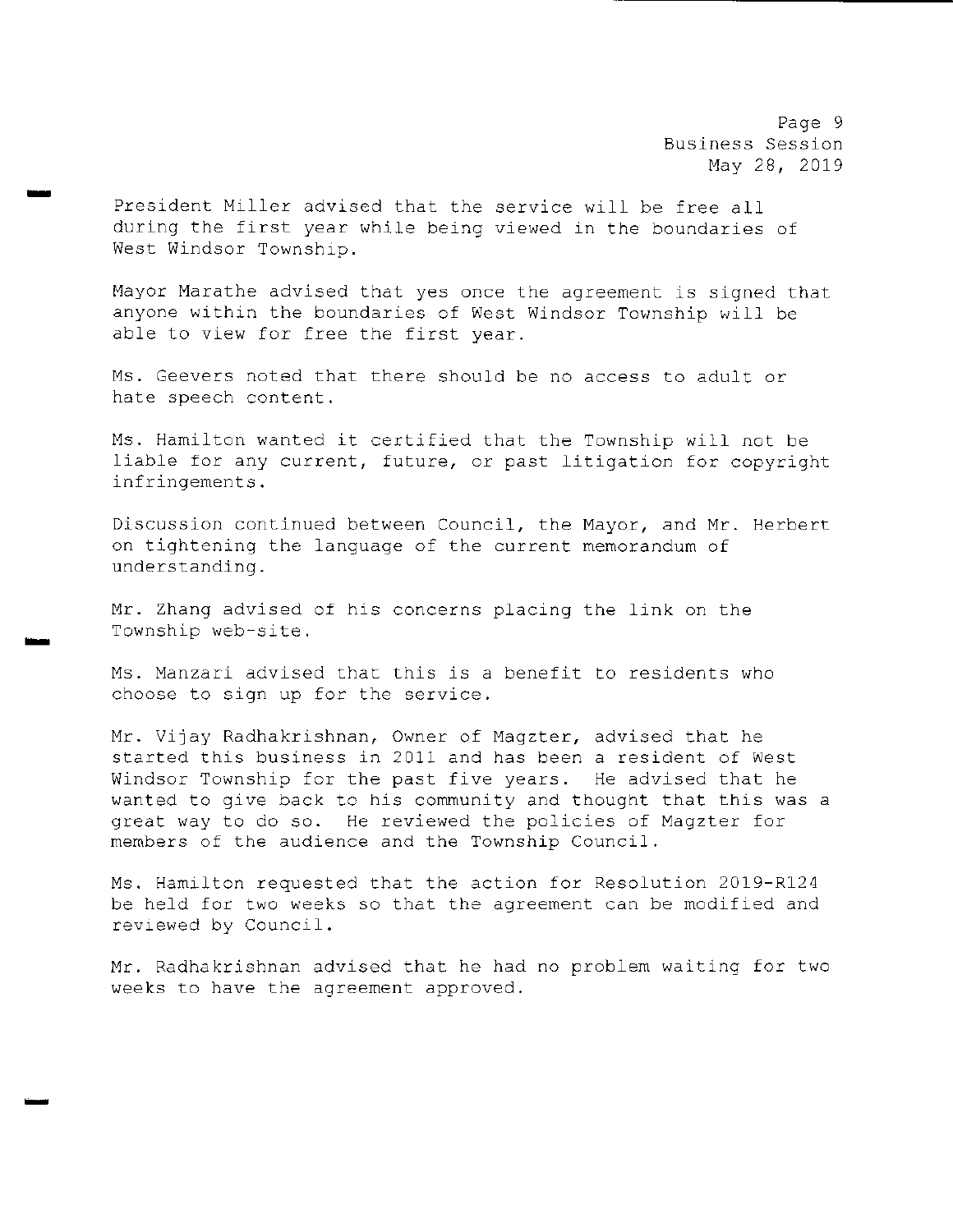Page 10 Business Session May 28, 2019

## ADMINISTRATION UPDATES

Ms. Schmid announced that Public Works is in Zone <sup>4</sup> for yard waste pick-up. She reminded residents not to put their brush in the bike lanes. Ms. Schmid reported that the last performance for Older Americans Month will be held this Friday, May 31st at the West Windsor Senior Center.

### ADJOURNMENT

Motion to adjourn was made by President Miller VV: All approved

The meeting was adjourned at 9:24 p.m.

Gay M. Huber<br>Gay M. Huber<br>Township Clerk Council Presi West Windsor Township

ان<br>أمس

Council President<br>West Windsor Township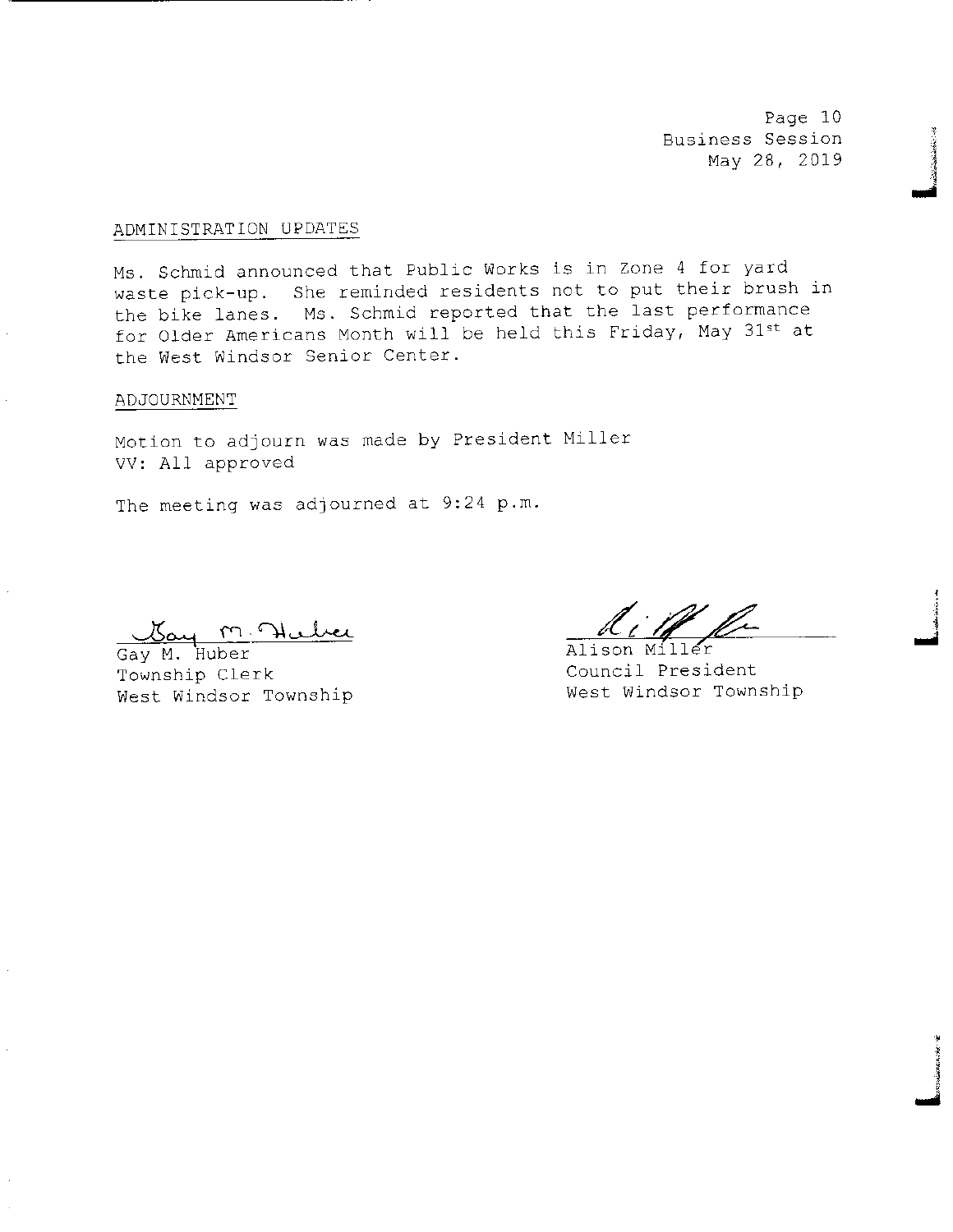$\cdot$ 

## List of Bills • ( 100001) CASH - PNC - CURRENT DISBURSEMENTS CURRENT FUND

Meeting Date: 05/28/2019 For bills from 05/13/2019 to 05/27/2019

|  | Check# Vendor |                                |                                                                                                                 | Description |                                                                                           |                          | Account PO Payment Check Total  |          |
|--|---------------|--------------------------------|-----------------------------------------------------------------------------------------------------------------|-------------|-------------------------------------------------------------------------------------------|--------------------------|---------------------------------|----------|
|  |               | 71153 5822 - ABDUL ROOMSON     | 10530273 ENGINEERING - TRAVEL EXPENSE                                                                           |             | PO 52030 2019 BLANKET - MILEAGE REIMBURSEMEN                                              |                          | 225.00<br>225.00 225.00         |          |
|  |               | $71154$ $345 - ACC$ BUSINESS   | 10556270 UTILITY EXPENSES - TELEPHONE                                                                           |             | PO 52099 2019 BLANKET - LONG DISTANCE TELEPH                                              | 241.14                   | 241.14                          | 241.14   |
|  | 10544354      |                                | FACILITIES - TECH/SPECIAL SUPP.                                                                                 |             | 71155 4033 - ACE OUTDOOR POWER 2 1 1 2019 BLANKET - MISC EQUIPMENT & REP                  | 96.18                    | 96.18<br>96.18                  |          |
|  |               |                                | $71156$ 4675 - ALL COVERED<br>10504268A (2018) ADM - TECH/COMPUTER SRVCS                                        |             | PO 50306 2018 BLANKET - SYSTEM ADMINISTRATIV 12,538.75                                    | 12,538.75                | 12,538.75                       |          |
|  |               |                                | 10503273 COUNCIL - TRAVEL EXPENSE                                                                               |             | 71157 5675 - ALLISON D. SHEEHAN PO 52833 MILZAGE REIMBURSEMENT FOR CLERK CLA              | 89.20                    | 89.20                           | 89.20    |
|  |               |                                | 10542355 SEWER SYSTEM - TIRES & TUBES<br>10540355 PUBLIC WORKS - TIRES & TUBES                                  |             | 71158 761 - AMERICAN TIRE & AUTO CARE PO 52162 2019 BLANKET - ALIGNMENTS FOR PICK- 441.49 | 85.00<br>356.49          |                                 | 441.49   |
|  | 10552299      |                                | CTHER INSURANCE - LIABILITY                                                                                     |             | 71159 3128 - ANCHOR IMDUSTRIES INC. PO 52775 FUNBRELLA CLASSIC TOP 20' PACIFIC B          | 5,529.00                 | 5,529.00<br>5,529.00            |          |
|  | 10544278      |                                | 10540278 PUBLIC WORKS - VEHICLE REPAIR<br>10542278 SEWER SYSTEM - VEHICLE REPAIR<br>FACILITIES - VEHICLE REPAIR |             | 71160 2826 - BLUE BEACON TRUCK WASHES PO 52171 2019 BLANKET - TRUCK WASH FOR LARGE        | 514.00<br>81.50<br>81.50 | 677.00<br>677.00                |          |
|  |               | $71161$ $1310$ - BRIAN ARONSON | $10553273$ BLDG & GROUNDS - TRAVEL                                                                              |             | PO 52031 2019 BLANKET - MILEAGE REIMBURSEMEN                                              | 225.00                   | 225.00                          | 225.00   |
|  |               |                                | 10518278 POLICE - VEHICLE REPAIR                                                                                |             | 71162 2534 - BRIAN'S HARLEY-DAVISON 20 52788 15K SERVICE, F/R BRAKE FLUSH & REPL          | 567.58                   | 567,58<br>567.58                |          |
|  |               |                                | 10625210 AFFORDABLE HOUSING - CONSULTANT FEES                                                                   |             | 71163 4702 - BURGIS ASSOCIATES, INC. 2019 2019 BLANKET - AFFORDABLE HOUSING S             |                          | 5,095.80<br>$5,095.30$ 5,095.80 |          |
|  | 10540278      |                                | PUBLIC WORKS - VEHICLE REPAIR                                                                                   |             | 71164 3583 - CAMPBELL FREIGHTLINER, LLC PO 52133 2019 BLANKET MAINTENANCE & REPAIR F      | 163.31                   | 163.31<br>163.31                |          |
|  | 10504353      |                                | ADM - TECH/COMPUTER SUPPLIES                                                                                    |             | 71165 1759 - CDW GOVERNMENT INC. 2019 BLANKET - PURCHASS OF FONER, I                      | 1,385.00                 | 1,385.00                        | 1,385.00 |
|  |               |                                | 10518233 POLICE - OFFICE FURN/EQUIP MAINT                                                                       |             | 71166 1759 - CDW GOVERNMENT INC. PO 52704 AS PER RESOLUTION 2019-R093 VMWARE              | 5,055.00                 | 5,055.00<br>5,055,00            |          |
|  |               |                                | 10521273 BOARD OF HEALTH - TRAVEL EXPENSE                                                                       |             | 71167 1964 - CHERYL WNER THE STATE OF SAME PO 52803 NILEAGE REIMBURSEMENT FOR RETAIL FO   | 139.20                   | 139.20<br>139.20                |          |
|  |               | $71168$ $162 - \text{COMCAST}$ | 10504268 ADM - TECH/COMPUTER SRVCS                                                                              |             | PO 52039 2019 BLANKET A/C#8499 05 245 013271                                              | 146.85                   | 146.85                          | 146.85   |

المراجع والمتنب المراجع المراجع المتنفس المستفيد والمستفيد

 $\sim 10^4 M_{\odot}$  , which is a second constant of

الموارد المحمد ومحرك

 $\sim 10^{10}$  km s  $^{-1}$ 

 $\phi_{\rm{A}}$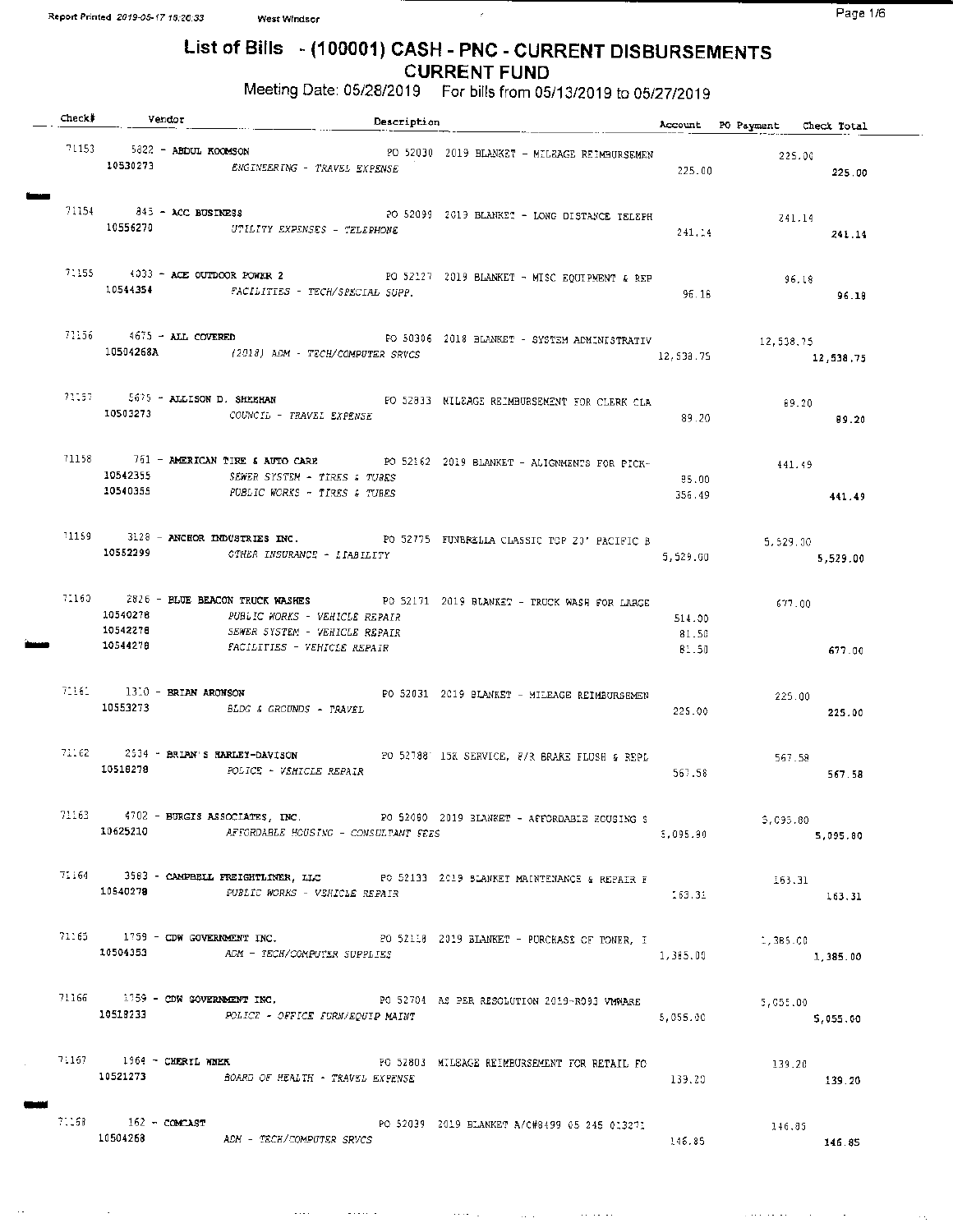## List of Bills - ( 100001) CASH - PNC - CURRENT DISBURSEMENTS CURRENT FUND

Meeting Date: 05/28/2019 For bills from 05/13/2019 to 05/27/2019

| Check# Vendor                     | Description                                                                                                                                 |                  | Account PO Payment Check Total |          |  |
|-----------------------------------|---------------------------------------------------------------------------------------------------------------------------------------------|------------------|--------------------------------|----------|--|
| 71169 162 - COMCAST               | PO 52040 2019 BLANKET A/C#8499 05 245 013417<br>10504268 ADM - TECH/COMPUTER SRVCS                                                          | 146.85           | 146.85<br>146.85               |          |  |
| $71170$ $162 - COMCAST$           | PO 52043 2019 BLANKET - A/C#8499 05 245 0180<br>10504268 ADM - TECH/COMPUTER SRVCS                                                          | 116.19           | 116.19<br>116.19               |          |  |
| $71171$ 5760 - COMCAST            | PO 52189 2019 BLANKET - A/C#8499 05 245 0102<br>10556270 UTILITY EXPENSES - TELEPHONE                                                       | 204.90           | 204.90<br>204.90               |          |  |
|                                   | 10504332 ADM - OFFICE SUPPLIES                                                                                                              | 491.75           | 491.75<br>491.75               |          |  |
|                                   | 71173 52 - CONTINENTAL FIRE & SAFETY PO 52739 BREATHING AIR COMPRESSOR SERVICE 1750.00<br>10512560 SUPP FIRE SERVICES PROGRAM - PJ VOL FIRE | 875.00<br>875.00 |                                | 1,750.00 |  |
| 10650210                          | 71174 5492 - CORPORATE TRANSLATION SERVICES, INC PO 52292 2019 BLANKET - OVER THE PHONE INTER<br>COURT - CONSULTANT FEES                    | 2.54             | 2.54                           | 2.54     |  |
|                                   | 71175 2525 - CRESTON HYDRAULICS 20167 2019 BLANKET -HYDRAULIC PARTS/FITTI<br>10540266 PUBLIC WORKS - TECH/SPEC EQUIP MAINT                  | 18.83            | 18.83                          | 18,83    |  |
|                                   | 71176 784 - CUES INC. THE RESERVE THE RESERVE PO 52176 2019 BLANKET - REPAIR PARTS & SERVE                                                  | 668.02           | 668.02                         | 668.02   |  |
| $71177$ 1463 - DAN DOBROMILSKY    | REIMSURSE FOR EYE EXAM AND/OR CORRE<br>10551280 GROUP INSURANCE - VISION CARE                                                               | 407.00           | 407.00                         | 407.00   |  |
| $71178$ 1483 - DAN DOBROMILSKY    | PC 52029 2019 BLANKET - MILEAGE REIMBURSEMEN<br>10530273 ENGINEERING - TRAVEL EXPENSE                                                       | 225.00           | 225.00                         | 225.00   |  |
|                                   | 71179 486 - DEPTCOR THE RESERVE OF SANTINUATION SHEETS & SANITARY INSP<br>10521241 BOARD OF HEALTH - PRINTING                               |                  | 279.00<br>$279.00$ 279.00      |          |  |
|                                   | 71180 2547 - EAGLE EQUIPMENT CONTROL PO 52158 2019 BLANKET- REPAIRS, PARTS & SERV 1,185.18<br>10542278 SEWER SYSTEM - VEHICLE REPAIR        |                  | 1,185.18 1,185.18              |          |  |
| 10620210                          | ANIMAL CONTROL (ILSA) - O.E.                                                                                                                | 974.00           | 974.00                         | 974.00   |  |
|                                   | 71182 370 - FEDERAL EXPRESS 2019 BLANKET - PAYMENTS ON ACCOUNT'<br>10555240 CENTRAL POSTAGE - POSTAGE                                       | 82.36            | 82.36                          | 82.36    |  |
| $71183$ $2774$ - FRANCIS GUZIK    | PO 52028 2019 BLANKET - MILZAGE REIMBURSEMEN<br>10530273 ENGINEERING - TRAVEL EXPENSE                                                       | 225.00           | 225.00                         | 225.00   |  |
| 10551299                          | 71154 S493 - FRENKEL & COMPANY 80 FOR SALLY BLANKET PER RESOLUTION 2018-R198 HE<br>GROUP INSURANCE - MISC SERVICES                          | 2,500.00         | 2,500.00                       | 2,500.00 |  |
| $71185$ $500 - G$ REGORY ELDRIDGE |                                                                                                                                             |                  |                                |          |  |

والمستعادة

 $\overline{a}$ 

 $\ldots$  . . . . .

 $\sigma$  and a sequence of the state of the state of the state of the state of the state of the  $\sigma$ 

N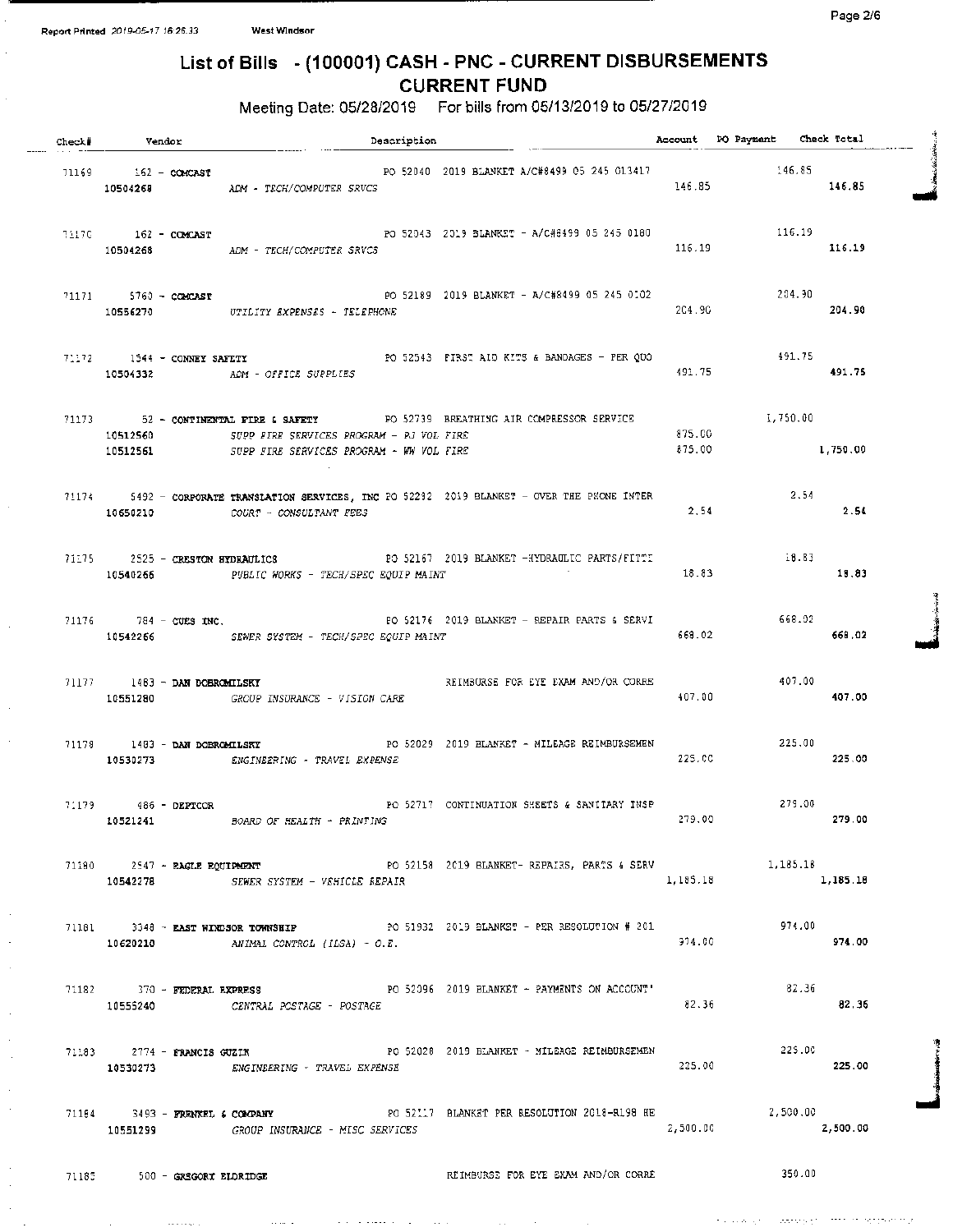$\frac{1}{2} \frac{1}{2} \frac{1}{2} \frac{1}{2} \frac{1}{2} \frac{1}{2} \frac{1}{2} \frac{1}{2} \frac{1}{2} \frac{1}{2} \frac{1}{2} \frac{1}{2} \frac{1}{2} \frac{1}{2} \frac{1}{2} \frac{1}{2} \frac{1}{2} \frac{1}{2} \frac{1}{2} \frac{1}{2} \frac{1}{2} \frac{1}{2} \frac{1}{2} \frac{1}{2} \frac{1}{2} \frac{1}{2} \frac{1}{2} \frac{1}{2} \frac{1}{2} \frac{1}{2} \frac{1}{2} \frac{$ 

# List of Bills - (100001) CASH - PNC - CURRENT DISBURSEMENTS

CURRENT FUND Meeting Date: 05/28/2019 For bills from 05/13/2019 to 05/27/2019

| Check | Vendor                                    | Description                                                                                                                                                         |                 | Account PO Payment Check Total |          |
|-------|-------------------------------------------|---------------------------------------------------------------------------------------------------------------------------------------------------------------------|-----------------|--------------------------------|----------|
|       |                                           | 10551280 GROUP INSURANCE - VISION CARE                                                                                                                              | 350.00          |                                | 350.00   |
|       | 10546228                                  | 71186 2905 - HARRY RAUSHALTER ESQ. PO 52110 2019 BLANKET - PER RESOLUTION # 201<br>LEGAL - LITIGATION                                                               | 3,256.50        | 3,256.50<br>3, 256, 50         |          |
|       |                                           | 71187 1977 - HERTRICH FLEET SERVICES PC 52014 AS PER RESOLUTION 2019-R028 PURCHAS<br>10659503 MERCER CTY CEM K9 SUPPORT VEHICLE                                     | 33,775.20       | 33,775.20<br>33,775,20         |          |
|       | 10540266                                  | 71188 238 - JW KENNEDY & SON WELDING PO 52193 2019 BLANKET - SHOP SUPPLIES, RENTA<br>PUBLIC WORKS - TECH/SPEC EQUIP MAINT                                           | 6.00            | 6.00                           | 6.00     |
|       | 71189 951 - JAMES TAYLOR                  | REIMBURSE FOR EYE EXAM AND/OR CORRE<br>10551280 GROUP INSURANCE - VISION CARE                                                                                       | 364.CO          | 364.00                         | 364.00   |
|       | $71190$ $32 - JOANNE$ LEE                 | REIMBURSE FOR EYE EXAM AND/OR CORRE<br>10551280 GROUP INSURANCE - VISION CARE                                                                                       | 360.69          | 360.69                         | 360.69   |
|       |                                           | 71191 3838 - JORN WHITE JR. (2019 SLANKET - CJCOA LUNCH MESTING<br>10538272 CONST OFFL - TRAINING/EDUCATIONAL                                                       | 15.00           | 15.00                          | 15.00    |
|       | 10553235                                  | 71192 1938 - JOHNNY ON THE SPOT INC. 2016 2019 BLANKET - RENTAL OF TEMPORARY<br><i>BLDG &amp; GROUNDS - OTHER RENTAL</i>                                            | 119.78          | 119.78                         | 119.78   |
|       |                                           | 71193 1266 - JOSEPH GRIBBINS 6 2010 12018 BLANKET - QUARTERLY REIMBURSEM<br>10556270A (2018) UTILITY EXPENSES - TELEPHONE                                           | 60.00           | 60.00 -                        | 60.00    |
|       | $71194$ $2146$ - RERRY PHILIP<br>10536250 | PO 52093 2019 BLANKET - ZONING BOARD SECRETA<br>20NING BOARD - RECORDING SECRETARY                                                                                  | 150.00          | 150.00<br>150.00               |          |
|       |                                           | 71195 1264 - LONNIE BALDINO PO 52794 REIMBURSEMENT FOR MILEAGE, PARKING<br>10538209 CONST OFFL - CONF. & SEMINARS                                                   | 90.99           | 90.99                          | 90.99    |
|       | 10542266<br>10544266                      | 71196 3897 - LOWTHER'S SERVICE CENTER INC. 201282 2019 BLANKET - MOWER REPLACEMENT PA<br>SEWER SYSTEM - TECH/SPEC EOUIP MAINT<br>FACILITIES - TECH/SPEC EQUIP MAINT | 75.29<br>309.76 | 385.05                         | 385.05   |
|       |                                           | 71197 i146 - M & W COMMUNICATIONS PO 52187 2019 BLANKET - COMMUNICATIONS EQUIP                                                                                      | 105.00          | 105.CO<br>105.00               |          |
|       |                                           | $71193$ 3494 - MALOUP FORD $20.52197$ 2019 BLANKET - OEM & NON OEM MAINTE<br>10542278 SEWER SYSTEM - VEHICLE REPAIR                                                 | 2,556.63        | 2,556.63                       | 2,556.63 |
|       |                                           | 71199 657 - MASON GRIFFIN & PIERSON PO 52091 2019 BLANKET - LITIGATION SERVICES<br>10536228 ZONING BOARD - LITIGATION                                               | 205.75          | 205.75<br>205.75               |          |
|       |                                           | 71200 257 - MC MASTER CARR SUPPLY CO. 20 62101 2019 BLANKET - PURCHASE HARDWARE &<br>10540354 PUBLIC WORKS - TECH/SPECIAL SUPP.                                     | 61.25           | 61.25<br>61.25                 |          |
|       |                                           | 71201 460 - MERCER CO. IMPROVEMENT AUTHORITY PC 52116 2019 BLANKET - LANDFILL CHARGES<br>10558222 REFUSE COLLECTION - LANDFILL CHARGES                              | 55,332.57       | 56,776.02                      |          |

, where  $\sigma$  is the property of the second condition of the second condition of  $\sigma$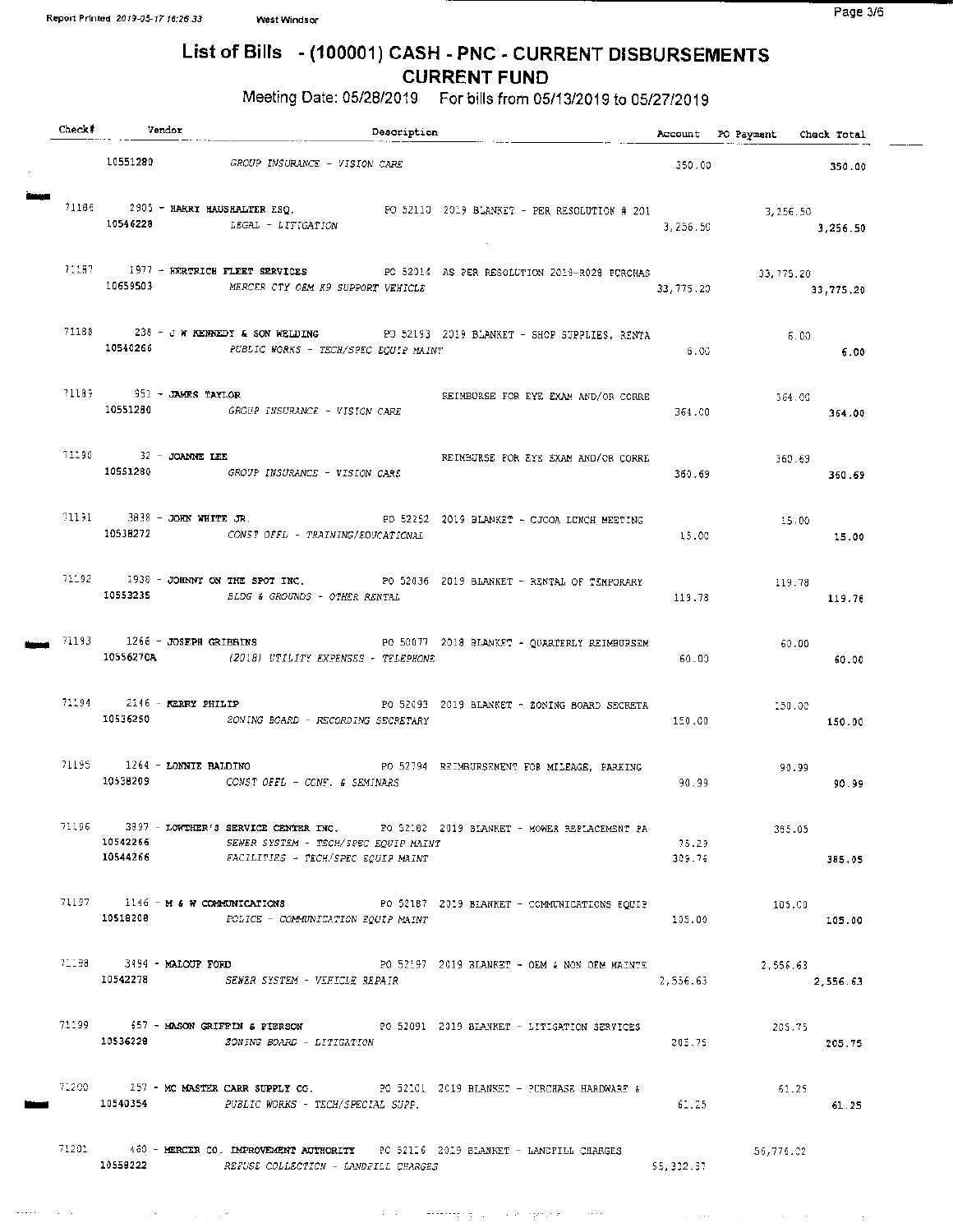# List of Bills - ( 100001) CASH - PNC - CURRENT DISBURSEMENTS CURRENT FUND

| Report Printed 2019-05-17 16:26:33<br>West Windsor                                                                                                                                                                    |                                                                                         | Page 4/6                                        |  |  |  |
|-----------------------------------------------------------------------------------------------------------------------------------------------------------------------------------------------------------------------|-----------------------------------------------------------------------------------------|-------------------------------------------------|--|--|--|
| List of Bills - (100001) CASH - PNC - CURRENT DISBURSEMENTS<br><b>CURRENT FUND</b>                                                                                                                                    |                                                                                         |                                                 |  |  |  |
| Meeting Date: 05/28/2019    For bills from 05/13/2019 to 05/27/2019<br>Check# Vendor<br>Description                                                                                                                   | Account PO Payment Check Total<br>$\Lambda$ -consideration can be defined as a space of |                                                 |  |  |  |
| REFUSE COLLECTION - LANDFILL CHARGES<br>10658222                                                                                                                                                                      | 1,443.45                                                                                | 56,776.02                                       |  |  |  |
| 71202 954 - МІСНАЕІ НАМІЦ,<br>REIMBURSE FOR EYE EXAM AND/OR CORRE<br>10551280 GROUP INSURANCE - VISION CARE                                                                                                           | 319.00                                                                                  | $\sim$ $\sim$ $\sim$ $\sim$<br>319.00<br>319.00 |  |  |  |
| 10540266<br>PUBLIC WORKS - TECH/SPEC EQUIP MAINT                                                                                                                                                                      | 819.77                                                                                  | 819.77<br>819.77                                |  |  |  |
| 71204 4134 - MORTON SALT<br>PO 51925 2019 BLANKET - AS PER RESOLU 2018-R<br>10541340 SNOW REMOVAL - SALT & SAND                                                                                                       | 29,575.48                                                                               | 29, 575.48<br>29,575.48                         |  |  |  |
| 71205 1801 - NEW JERSEY AMERICAN WATER 60 72260 2019 BLANKET - FIRE HYDRANT FEES A/<br>10554281<br>FIRE HYDRANT SERVICES - WATER                                                                                      | 58,184.50                                                                               | 58,184.50<br>58,184.50                          |  |  |  |
| 71206 5388 - NIKITA PATEL<br>PO 52812 2019 BLANKET - QUARTERLY REIMBURSEM<br>10556270 UTILITY EXPENSES - TELEFHONE<br>65.07                                                                                           |                                                                                         | 65.07<br>65.07                                  |  |  |  |
| 71207 286 - PACKET MEDIA LLC<br>PO 52414 2019 BLANKET - LEGAL NOTICES FOR PL<br>10536202 ZONING BOARD - ADVERTISING - LEGAL                                                                                           | 15.75                                                                                   | 15.75<br>15.75                                  |  |  |  |
| 71208 289 - PARIS AUTOMOTIVE SUPPLY 20 32128 2019 BLANKET - PURCHASE PARTS & SUP<br>10540278<br>PUBLIC WORKS - VEHICLE REPAIR<br>10542278<br>SEWER SYSTEM - VEHICLE REPAIR<br>10544278<br>FACILITIES - VEHICLE REFAIR | 712.79<br>868.11<br>717.83                                                              | 2,298.73<br>2,298.73<br>$\mathbf{I}$            |  |  |  |
| 71209 5104 - PARKER MCCAY P.A.<br>PO 52412 2019 BLANKET - PER RESOL # 2017-R04<br>10546224 LEGAL - LEGAL FEES - TOWNSHIP COUNCIL                                                                                      | 615.00                                                                                  | 615.00<br>615.00                                |  |  |  |
| 71210 :262 - PRINCETON SUPPLY CORP.<br>PO 52034 2019 BLANKET - JANTTORIAL SUPPLIES<br>10553327 BLDG & GROUNDS -JANITORIAL/BLDG SUPPLIES                                                                               | 924, 29                                                                                 | 924.29<br>924.29                                |  |  |  |
| 71211 379 - PUBLIC SERVICE ELECTRIC & GAS PO 52021 2019 BLANKET - ELECTRIC/GAS & STREE<br>10556215<br>UTILITY EXPENSES - ELECTRIC/NATURAL GAS<br>10556277<br>UTILITY EXPENSES - STREET LIGHTING                       | 30,764.47<br>$30,760.56$ 61,525.03                                                      | 61, 525.03                                      |  |  |  |
| 71212 5061 - QUENCH USA, INC.<br>PO 52033 2019 BLANKET - MONTHLY COOLER (13)<br>10553354 BLCG & GROUNDS - TECH/SPECIAL SUPP.                                                                                          |                                                                                         | 390,00<br>390.00                                |  |  |  |
| 71213 2526 - RIGGINS INC. 2019 BLANKET - DELIVERY OF DIESEL 4 7,688.37<br>$2, 712, 62$<br>$4, 975, 75$<br>$7, 688.37$                                                                                                 |                                                                                         |                                                 |  |  |  |
| 10538272 CONST OFFL - TRAINING/ECUCATIONAL 20.00                                                                                                                                                                      |                                                                                         |                                                 |  |  |  |
| 71215 2277 - SCOTT HASSON NAMEL AND MELANDING TOR EXAM AND OR CORRESPONDENT A 150.00<br>$5$ 2277 - SCOTT HASSON GROUP INSURANCE - VISION CARE RELEADURE FOR EAR BOARD MARI CONTROL 450.00                             |                                                                                         |                                                 |  |  |  |
| 71216 2277 - SCOTT HASSON 29.14<br><b>10538209</b> CONST OFFL - CONF. 6 SEMINARS $\qquad$ 89.14 89.14 89.14                                                                                                           |                                                                                         |                                                 |  |  |  |

بواري فبالسعف فقاد العور الجلوان

 $\sim$  .

 $\sim$ 

 $\alpha=\beta^2/2$  to the  $\alpha$ 

**KINVIST SAN**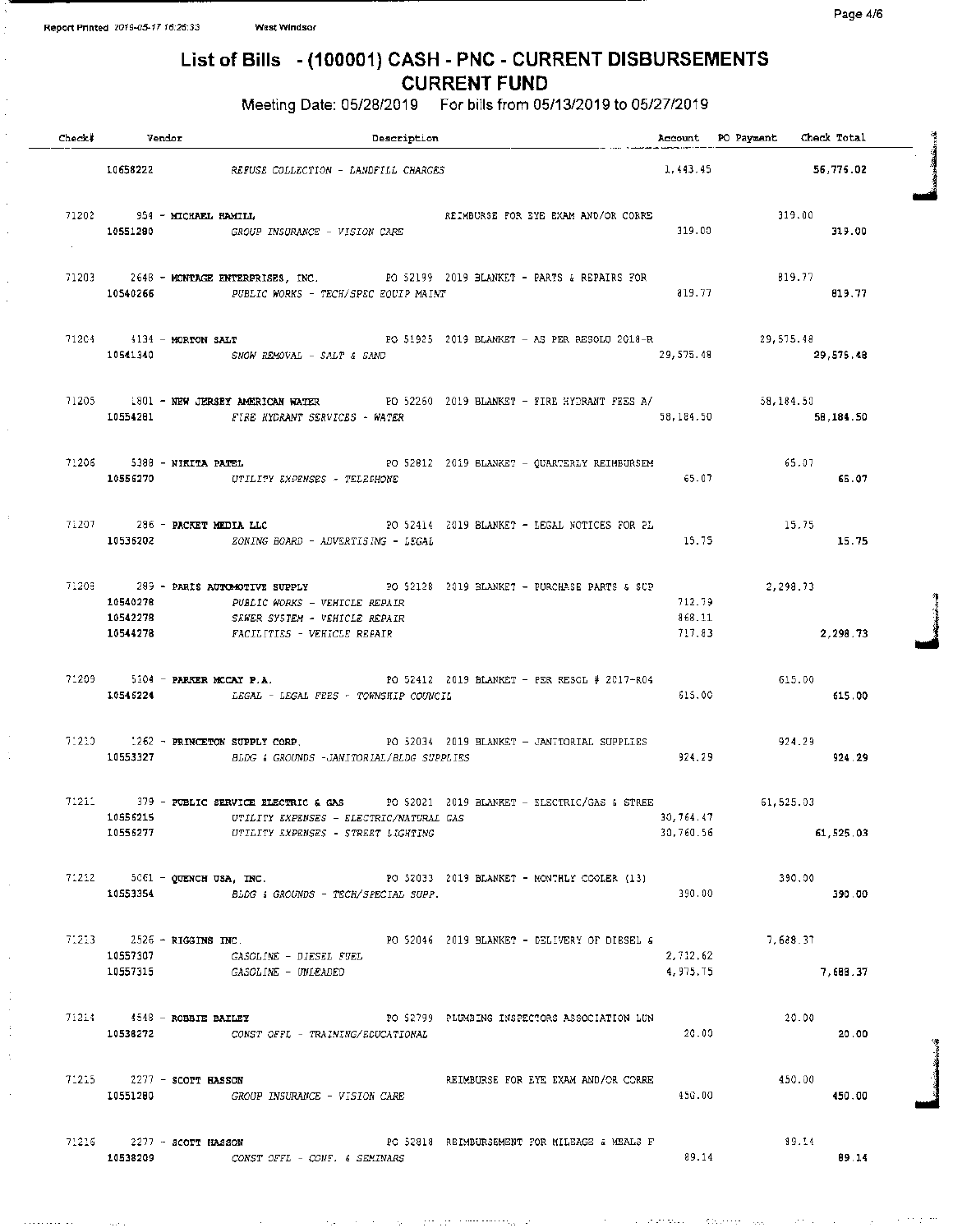$\mathcal{A}^{\mathcal{A}}$  , where  $\mathcal{A}^{\mathcal{A}}$  are  $\mathcal{A}^{\mathcal{A}}$  , where  $\mathcal{A}^{\mathcal{A}}$ 

and the state of the state of the state of the state of the state of the state of the state of the state of the

Page 5/6

# List of Bills - ( 100001) CASH - PNC - CURRENT DISBURSEMENTS

CURRENT FUND

- -

Meeting Date: 05/28/2019 For bills from 05/13/2019 to 05/27/2019

| Check# | Vendor                             | Description                                                                                                                        |                                              |           | Account PO Payment Check Total |           |
|--------|------------------------------------|------------------------------------------------------------------------------------------------------------------------------------|----------------------------------------------|-----------|--------------------------------|-----------|
|        |                                    | 71217 5880 - SCOTT J. BASEN, ESQ., L.L.C. 20 52763 SUBSTITUTE JUDGE MUNICIPAL COURT -<br>10650210 COURT - CONSULTANT FEES          |                                              | 500.00    | 500.00<br>500.00               |           |
|        |                                    | 71218 690 - SCREEN PRINTING USA 80 PO 52764 SUMMER UNIFORMS FOR LITTER ABATEMEN<br>101105 APPROPRIATION RESERVE- GRANT FUNDS       |                                              | 867.6C    | 867.60<br>867.50               |           |
|        |                                    | 71219 210 - SF MOBILE-VISION INC 2010 PO 52639 EXTENDED MAINTENANCE AGREEMENT FOR<br>10518233 POLICE - OFFICE FURN/EQUIP MAINT     |                                              | 299.00    | 299.00<br>299.00               |           |
|        |                                    | 71220 5121 - SHI INTERNATIONAL CORP 62709 2019 BLANKET AS PSR RESOLUTION 2019 14,900.00<br>10504268 MDM - TECH/COMPUTER SRVCS      |                                              | 14,900,00 |                                | 14,900.00 |
|        |                                    | 71221 1967 - STEPHANIE RITZEN-KEMP 6 PO 52792 REIMBJRSEMENT FOR MEALS FOR BUILDIN<br>10538209 CONST OFFL - CONF. & SEMINARS        |                                              | 26,17     | 26.17                          | 26.17     |
|        | 10538272                           | 71222 1967 - STEPHANIE RITZEN-KEMP 6 PO 52795 CJCOA LUNCH MEETING - 5/1/19<br>CONST OFFL - TRAINING/EDUCATIONAL                    |                                              | 15.00     | 15.00<br>15.00                 |           |
|        |                                    | 71223 304 - STEVENSON SUPPLY CO. INC. 80 52697 2019 BLANKET - PURCHASE SUPPLIES &<br>10542266 SEWER SYSTEM - TECH/SPEC EQUIP MAINT |                                              | 805.37    | 805.37 37                      | 805.37    |
|        | $71224$ $2135 -$ SUSAN MEALEY      | 10551280 GROUP INSURANCE - VISION CARE                                                                                             | REIMBURSE FOR EYE EXAM AND/OR CORRE          | 43.18     | 43.18<br>43.18                 |           |
|        | $71225$ 2135 - SUSAN MEALEY        | 10538209 CONST OFFL - CONF. & SEMINARS                                                                                             | PO 52793 REIMBURSEMENT FOR MILZAGE & MEAL FO | 75.16     | 75.16                          | 75.16     |
|        |                                    | 71226 2135 - SUSAN MEALEY 1999 1999 2003 2796 CJCOA LUNCH MEETING - 5/1/19<br>10538272 CONST OFFL - TRAINING/EDUCATIONAL           |                                              | 15.00     | 15.00                          | 15.00     |
|        |                                    | $71227$ 5549 - TERRI JAMY 6 62092 2019 BLANKET - PLANNING BOARD RECOR<br>10534250 PLANNING BOARD - RECORDING SECRETARY             |                                              | 150.00    | 150.00<br>150.00               |           |
|        | $71228$ 5088 - TOP NOSH LLC        | 10541231 SNOW REMOVAL - MEALS                                                                                                      | PO 52486 SNOW STORM CREW BREAKFAST MEALS FOR | 23.90     | 23.90                          | 23.90     |
|        |                                    | 71229 4146 - US POSTAL SERVICE 20 52840 POSTAGE FOR METER - MUNICIPAL COURT 3,000.00<br>$CENTRAL$ POSTAGE - POSTAGE - POSTAGE      |                                              | 3.CCC.00  |                                | 3,000.00  |
|        |                                    | 71230 4146 - US POSTAL SERVICE 15,000,00<br>10555240 CENTRAL POSTAGE - POSTAGE                                                     |                                              | 15,000.00 |                                | 15,000.00 |
|        | $71231$ $3712 - \text{VCI}$        | 10514278 EMERGENCY SERVICES - VEHICLE REPAIR                                                                                       | PO 52377 2019 BLANKET - AMBULANCE REPAIRS    | 671.76    | 671.76<br>671.76               |           |
|        | $\blacksquare$ 71232 381 - VERIZON | 10556270 UTILITY EXPENSES - TELEPHONE                                                                                              | PO 52024 2019 BLANKET- VARIOUS ACCOUNTS / TE | 274.67    | 274.67                         | 274,67    |
|        |                                    | 71233 333 - VITAL COMMUNICATIONS, INC. PO 52466 2019 BLANKET - PER RESCLUTION # 2018 11435.00                                      |                                              |           |                                |           |

 $\mathcal{L}^{\mathcal{L}}$  and the contraction of the set of the set of the set of the set of the  $\mathcal{L}^{\mathcal{L}}$ 

 $\sim 10^{11}$  km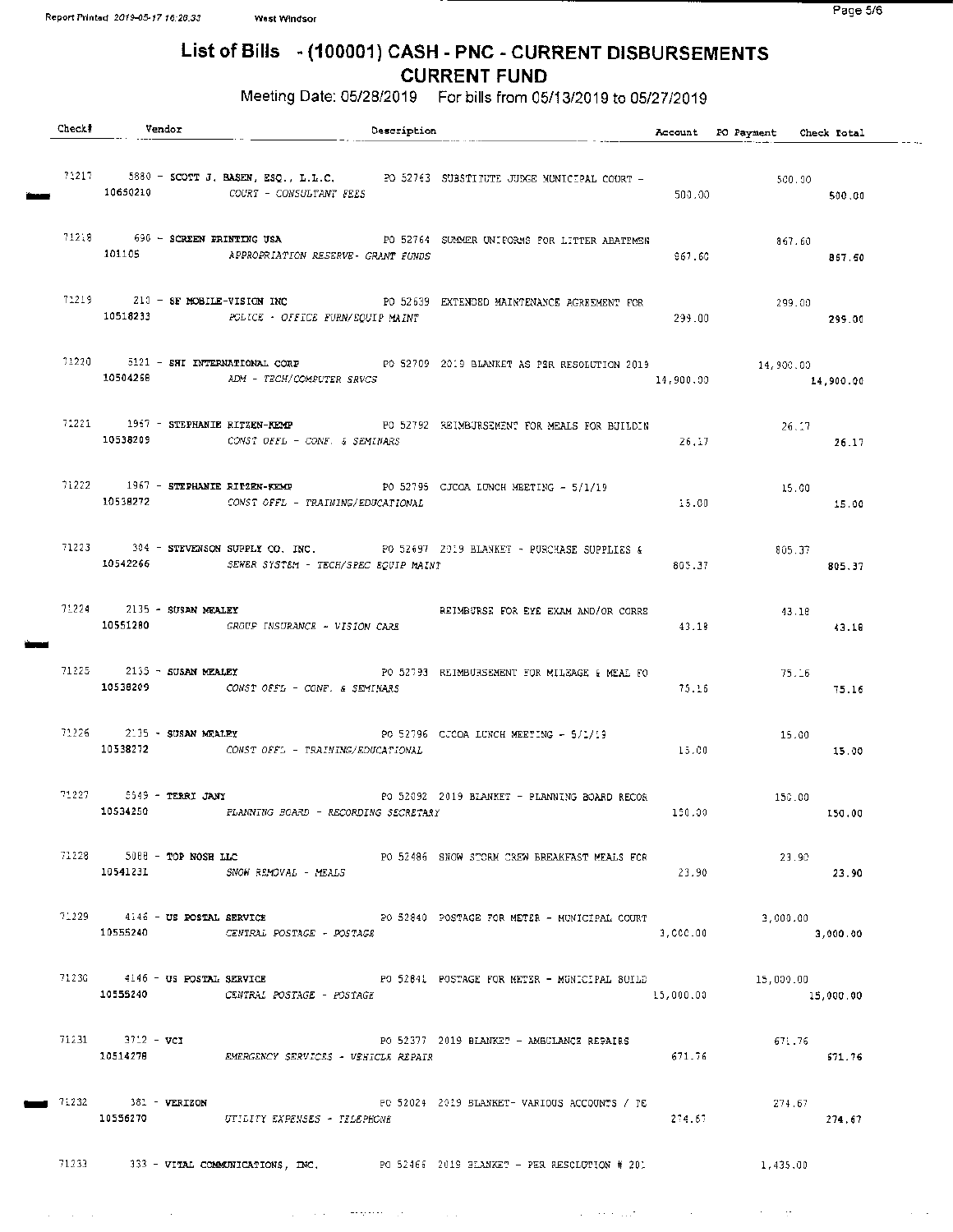وللفار وللوي

. . . . . . . .

q

je po stani za najveći po stani za najveći po stani za najveći po stani za najveći po stani za najveći po stani<br>Dogodki

والحاجيجة

## List of Bills - (100001) CASH - PNC - CURRENT DISBURSEMENTS CURRENT FUND

Meeting Date: 05/28/2019 For bills from 05/13/2019 to 05/27/2019

| Check# Vendor        |                                                                                                                | Description |                                                                                       |                 | Account PO Payment Check Total |                              |
|----------------------|----------------------------------------------------------------------------------------------------------------|-------------|---------------------------------------------------------------------------------------|-----------------|--------------------------------|------------------------------|
|                      | $DATA$ PROCESSING - $Q, E$ .                                                                                   |             |                                                                                       |                 | $1,435.00$ $1,435.00$          |                              |
|                      | 71234 333 - VITAL COMMUNICATIONS, INC. PO 52684 HOMESTEAD BENEFIT CREDITS<br>10510241 COLLECTION - PRINTING    |             |                                                                                       | <b>B1.15</b>    | 81.19                          | 81.18                        |
|                      | 10540332 PUBLIC WORKS - OFFICE SUPPLIES                                                                        |             | 71235 2495 - W. B. MASON COMPANY INC. 60 92714 DESK NAME PLATE - PER 4/15 EMAIL OU    | 23.10           | 23.10                          | 23.10                        |
| 10504332<br>10504334 | ADM - OFFICE SUPPLIES<br>ADM - PHOTOCOPIER SUPPLIES                                                            |             | 71236 2495 - W. B. MASON COMPANY INC. 20 52729 OFFICE SUPPLIES - PER SMAIL QUOTES     | 10.04<br>160.11 | 170.15                         | 170.15                       |
| 10540278             | PUBLIC WORKS - VEHICLE REPAIR                                                                                  |             | 71237 2048 - W.E. TIMMERMAN CO., INC. PO 52738 REPAIRS TO TRUCK #9 - PER QUOTE #01    | 847.75          | 347.75                         | 847.75                       |
| 10558219             | 71238 2308 - WASTE MANAGEMENT OF NJ INC. PO 51942 2019 BLANKET DUMPSTERS<br>REFUSE COLLECTION - REFUSE REMOVAL |             |                                                                                       | 1,750.48        | 1,750.48<br>1,750.48           |                              |
| 10558219             | REFUSE COLLECTION - REFUSE REMOVAL                                                                             |             | 71239 2308 - WASTE MANAGEMENT OF NJ INC. PO 51943 2019 BLANKET SOLID WASTE COLLECTION | 48.939.81       | 48,939.81<br>48.939.81         |                              |
| 10604251             | ILSA WWP REG SCH DIST-CABLE STATION MGR                                                                        |             | 71240 1730 - WEST WIRDSOR PLAINSBORO 6 PO 52801 SHARED SERVICES FOR 2019 CABLE STAT   | 29,000.00       | 29,000.00<br>29,000.00         |                              |
| 10650210             | COURT - CONSULTANT FEES                                                                                        |             | 71241 5561 - WILLIAM SITZLER, ESQ. 80 82721 SUBSTITUTE COURT JUDGE - WEDNESDAY        | 500.00          | 500.00<br>500.00               |                              |
| 10518278             | $71242$ 1471 - WINDSOR CAR WASH<br>POLICE - VEHICLE REPAIR                                                     |             | PO 52186 2019 BLANKET - MONTHLY CAR WASHES                                            | 126.00          | 126.00<br>126.00               |                              |
|                      | $71243$ $4662 -$ XEROX CORPORATION<br>10518233 POLICE - OFFICE FURN/EQUIP MAINT                                |             | PO 52395 2019 BLANKET-573SAPT SERIAL# XEE-43                                          | 52.36           | 52.36                          | 52.36                        |
|                      | TOTAL                                                                                                          |             |                                                                                       |                 |                                | ______________<br>423,102.75 |
|                      | Total to be paid from Fund 10 CURRENT FUND                                                                     |             | 423,102.75                                                                            |                 |                                |                              |

-------------423, 102. 75

المتمتع فقعقا مقعقا فقعا مناوران والمهاري

 $\sim 1000$  ,  $\sim 1000$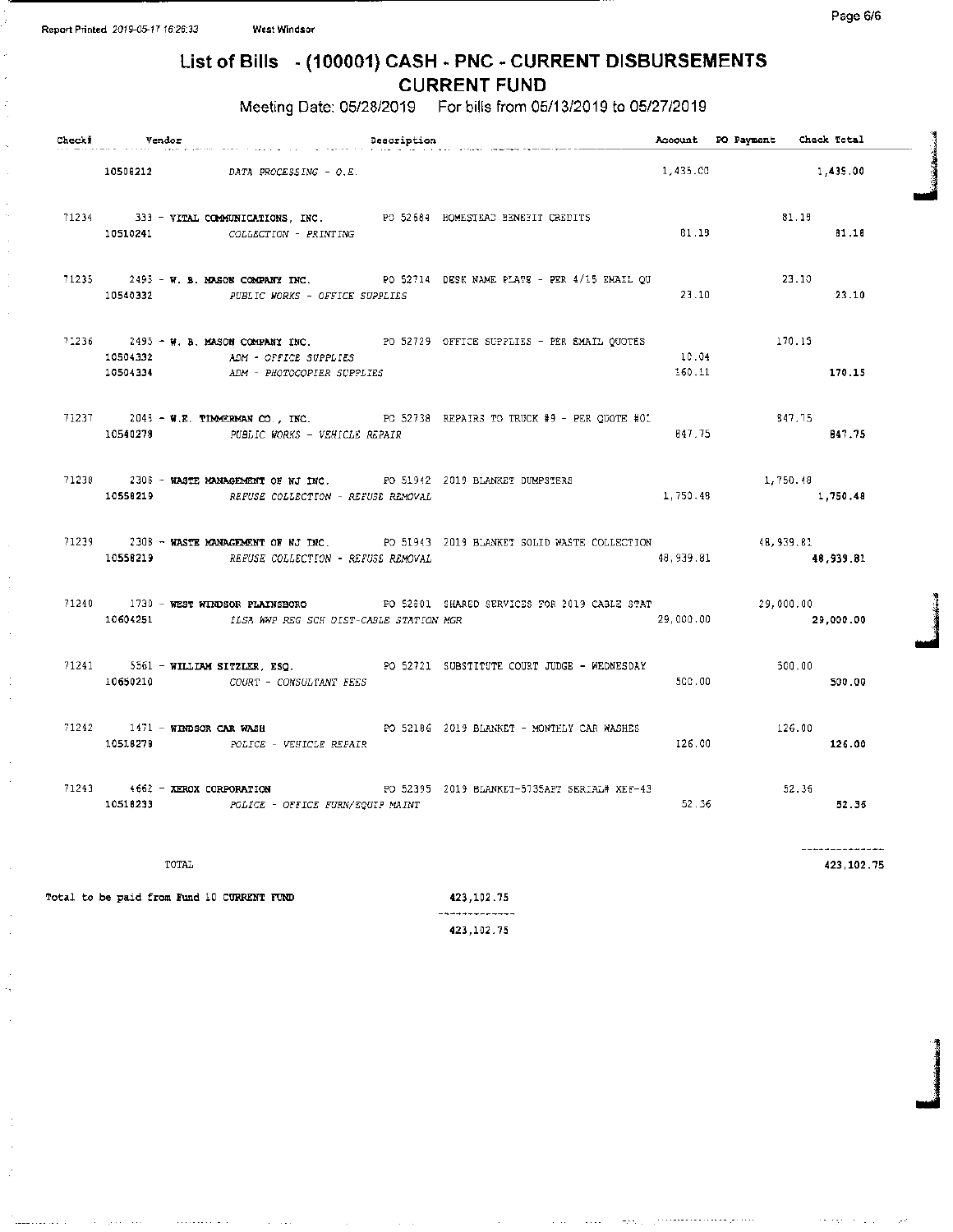$\Delta\Delta\phi$  and  $\Delta\phi$  and  $\Delta\phi$ 

## List of Bills - (400001) CASH - PNC BANK CAPITAL FUND

## Meeting Date: 05/28/2019 For bills from 05/13/2019 to 05/27/2019

| Check# | Vendor                                       | Description                                                                                                                   |                                              |                        | Account PO Payment Check Total |            |
|--------|----------------------------------------------|-------------------------------------------------------------------------------------------------------------------------------|----------------------------------------------|------------------------|--------------------------------|------------|
|        |                                              | 12313 2010 - ALPHAGRAPHICS MERCER CNTY FO 52712 CRICKET PITCH & CAMINS COMMONS RULE<br>405201309010 GENSRAL PARK IMPROVEMENTS |                                              | 415.00 L               |                                | 415.CC     |
|        |                                              |                                                                                                                               |                                              |                        |                                | 415.00     |
|        |                                              | 12314 1759 - CDW GOVERNMENT INC. PO 48443 BLANKET AS PER RESOLUTION 2017-R117                                                 |                                              |                        |                                | 5,725.00   |
|        |                                              | 405201506016 POLICE - ACQ. GFFICE/COMPUTER EQUIPMENT                                                                          |                                              | 5,725.00               |                                | 5,725.00   |
|        |                                              | 13315 1328 - CHERRY RILL WINNER FORD 20 51614 AS PER RESOLUTION 2018-R250 PURCHAS                                             |                                              |                        | 56,245.CC                      |            |
|        |                                              | 405201815026 PUBLIC WORKS - ACQ. OF VEHICLES                                                                                  |                                              | 56, 245, 00            |                                | 56,245.00  |
|        |                                              | 12316 1924 - GARDEN STATE HIGHWAY PRODUCTS INC. PO 52713 PRESERVED OPEN SPACE SIGNS - SALES                                   |                                              |                        |                                | 740.00     |
|        |                                              | 405201816006 OS DAND ACQ. CONSULTANTS AND SIGNS                                                                               |                                              | 740.00                 |                                | 740.00     |
|        |                                              | 12317 5123 - ON-SITE LANDSCAPE MANAGEMENT 20 52431 BLANKET AS PER RES 2013-R055 LANDSC                                        |                                              |                        | 11,534,99                      |            |
|        | 405201507004 PRESERVE OPEN SPACE MAINTENANCE |                                                                                                                               |                                              | 11,534.99              |                                | 11,534.99  |
|        |                                              | 12318 5123 - ON-SITE LANDSCAPE MANAGEMENT PO 52432 BLANKET - PER RES # 2019-R056 - MAIN                                       |                                              |                        | 7,691.63                       |            |
|        | 405201720001 PUBLIC LAND MAINTENANCE         |                                                                                                                               |                                              | 7,691.63               |                                | 7,691.63   |
|        | 12319 1891 - THE SPIEZLE GROUP               |                                                                                                                               | PO 52258 AS PER RESOLUTION 2019-RC43 ARCHITE |                        | 2,190.CC                       |            |
|        | 405201506022                                 | PUBLIC WORKS COMPLEX IMPROVEMENTS                                                                                             |                                              | 637.60                 |                                |            |
|        | 405201721023                                 | <i>POLICE/COURT BLDG GENERAL IMPROV</i>                                                                                       |                                              | 1,552.40               |                                | 2,190.00   |
|        |                                              | 12320 1194 - TOP LIME CONSTRUCTION GROUP PO 51331 BLANKET AS FER RESOLUTION 2018-R209 702,125.10                              |                                              |                        |                                |            |
|        | 405201114005                                 | ANNUAL ROAD IMPROVEMENT PROGRAM                                                                                               |                                              | 8,470.21               |                                |            |
|        | 405201208005<br>405201309006                 | ANNUAL ROAD IMPROVEMENT PROGRAM                                                                                               |                                              | 4,549.75               |                                |            |
|        | 405201413008                                 | ANNUAL ROAD IMPROVEMENT PROGRAM<br>ANNUAL ROAD IMPROVEMENT PROGRAM                                                            |                                              | 99,438.90<br>78,305.72 |                                |            |
|        | 405201721008                                 | <i>RCADWAY IMPROVEMENTS</i>                                                                                                   |                                              | 511,360.52             |                                | 702.125.10 |
|        |                                              |                                                                                                                               |                                              |                        |                                |            |
|        |                                              |                                                                                                                               |                                              |                        |                                |            |
|        | TOTAL                                        |                                                                                                                               |                                              |                        |                                | 786,666.72 |

Total to be paid from Fund 40 CAPITAL FUND 786, 666.72

786, 666. 72

المناوري ال<del>منت والمناور</del>ي المناوري المناوري المناور والمناوري المناوري المنتجم المناوري المناوري المناوري المناور

 $\mathcal{A}$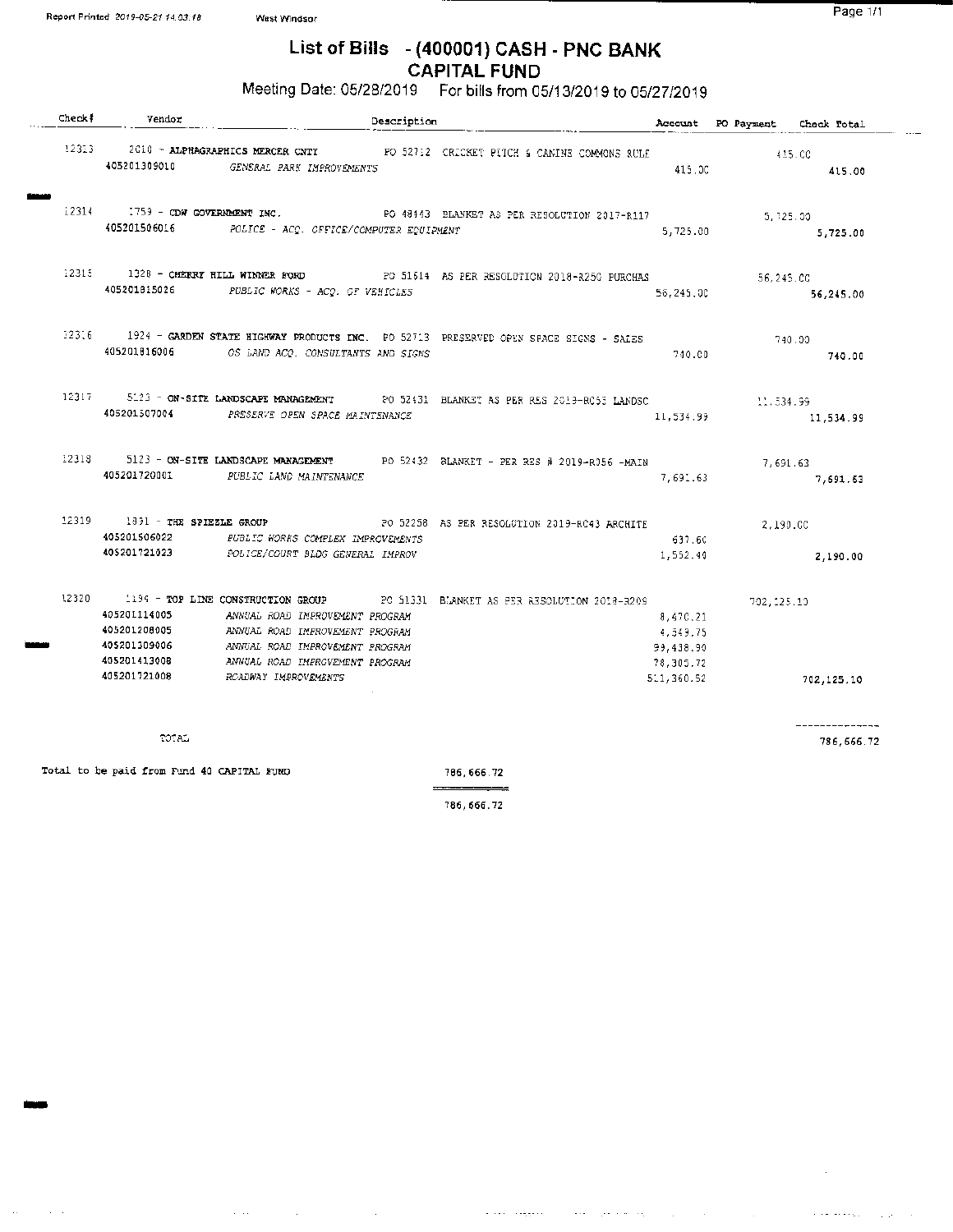¢

 $\overline{\phantom{a}}$ 

 $\begin{array}{cccccccccccccc} . & . & . & . & . & . & . & . & . & . \end{array}$ 

## List of Bills - ( 120001) CASH - TRUST MM PNC TRUST OTHER

Meeting Date: 05/28/2019 For bills from 05/13/2019 to 05/27/2019

| $Check$ # $Vandor$                               | $---$ Description                                                                                                        |                              |          | Account PO Payment Check Total |                      |
|--------------------------------------------------|--------------------------------------------------------------------------------------------------------------------------|------------------------------|----------|--------------------------------|----------------------|
| 6821 2679 - ARORA & ASSOCIATES<br>121234         | DEVELOPMENT PLAN REVIEW ESCROW -L122                                                                                     | DEVELOPMENT PLAN REVIEW      | 4,417.50 | 4.417.50                       | 4,417.50             |
|                                                  | 6822 4702 - BURGIS ASSOCIATES, INC. THE REVIEW ORVELOPMENT PLAN REVIEW<br>121234 DEVELOPMENT PLAN REVIEW ESCROW -L122    |                              | 3,325.00 | 3,325.00                       | 3,325.00             |
|                                                  | 6823 3121 - JOSEPH W. EUSTACE ESQ. 30 90 92807 5/1/19 @ 12:45PM SESSION CONFLICT P<br>121364 PUBLIC DEFENDER TRUST -L150 |                              | 200.00   | 200.00                         | 200.00               |
| 6824 657 - MASON GRIFFIN & PIERSON               | 121234 DEVELOPMENT PLAN REVIEW ESCROW -L122                                                                              | DEVELOPMENT PLAN REVIEW      | 1,944.50 | 1,944.50                       | 1,944.50             |
| 6825 436 - MILLER PORTER & MULLER                | 121234 DEVELOPMENT PLAN REVIEW ESCROW -1122                                                                              | DEVELOPMENT PLAN REVIEW      |          | 23,582.50 23,582.50            | 23,582.50            |
|                                                  | 121407 STORM RECOVERY TRUST FUND - L158                                                                                  |                              | 2,846.48 |                                | 2,846.48<br>2,846.48 |
|                                                  | 121233 DEVELOPMENT INSPEC. FEE ESCROW -L102                                                                              |                              | 3,944.92 |                                | 3,944.92<br>3,944.92 |
| 6828 4590 - MOUNTAIN DEVELOPMENT CORP.<br>121220 | CASH PERFORMANCE BOND GUARANTEES -LIOI                                                                                   | CASH PERFORMANCE GUARANTEE   | 8,790.00 |                                | 8,790.00<br>8,790.00 |
| 6829 1362 - VAN CLEEP ENGINEERING<br>121233      | DEVELOPMENT INSPEC. FEE ESCROW -L102                                                                                     | DEVELOPMENT INSPECTION FEE   | 6,374.00 |                                | 6,374.00<br>6,374.00 |
| 6830 743 - WEST WINDSOR CURRENT FUND             | 121234 DEVELOPMENT PLAN REVIEW ESCROW -L122                                                                              | PLAN REVIEW (OUE TO CURRENT) | 505, 62  |                                | 505.62<br>505.62     |
| TOTAL                                            |                                                                                                                          |                              |          |                                | .<br>55,930.52       |
| Total to be paid from Fund 12 TRUST OTHER        |                                                                                                                          | 55,930.52<br>$\equiv$        |          |                                |                      |

55, 930. 52

j<br>Januari Santa Santa Santa Santa Santa Santa Santa Santa Santa Santa Santa Santa Santa Santa Santa Santa Santa<br>1990 - Partis Santa Santa Santa Santa Santa Santa Santa Santa Santa Santa Santa Santa Santa Santa Santa Santa

 $\hat{f}$  , where  $\hat{f}$  is a function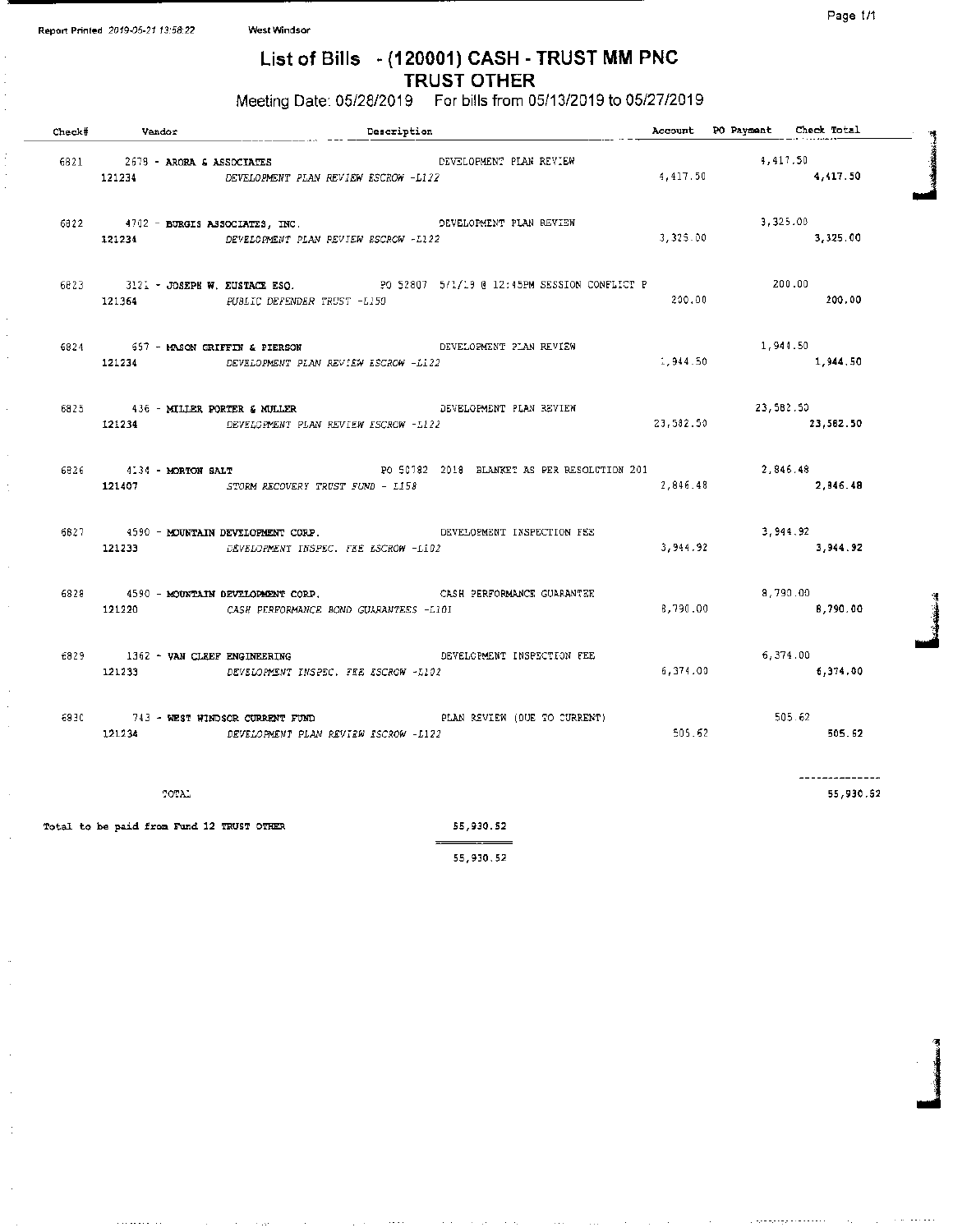## List of Bills - (170001) CASH - PNC - RECREATION CHECKING RECREATION COMMISSION

Meeting Date: 05/28/2019 For bills from 05/13/2019 to 05/27/2019

| Check# | Vendor                                                    | Description                                         |                                     |        | Account PO Payment Check Total |                                       |
|--------|-----------------------------------------------------------|-----------------------------------------------------|-------------------------------------|--------|--------------------------------|---------------------------------------|
|        | 21752 2672 - ALISON BRANCONE<br>17502125                  | YOUTH SPECIAL NEEDS PROGRAM                         | SPECIAL NEEDS YOGA - SPRING SESSION | 560.00 | 560.00                         | 560.00                                |
|        | 21753 5895 - ASHITA MATHUR<br>17502180                    | YOUTH MULTI SPORTS                                  | REFUND FOR ELA NANDAGIRI - MULTI SP | 149.00 | 149,00                         | 149.00                                |
|        | $21754$ 5895 - ESTA DESA                                  | 17503114 ADULT TENNIS LESSONS                       | REFUND FOR ADULT SUMMER TENNIS PROG | 170.00 | 170.00                         | 170.00                                |
|        | 21755 5605 - KELLY MARTELL<br>17502180                    | YOUTH MULTI SPORTS                                  | REFUND FOR LOGAN - MULTI SPORTS     | 149.00 | 149.OC                         | 149.00                                |
|        | 21756 972 - KEN JACOBS<br>17506301 ADMINISTRATIVE         |                                                     | TRAVEL EXPENSE - MAY 2019           | 225.00 | 225.00                         | 225.00                                |
|        | 21757 5894 - КSHITI JOSHI                                 | 17502180 YOUTH MULTI SPORTS                         | REFUND FOR KRISHAV BHATT - MULTI SP | 149.00 | 149.CC                         | 149.00                                |
|        | 21758 3168 - RSVP ENTERTAINMENT<br>17507415 COMMUNITY DAY |                                                     | CJ/MC SERVICE FOR COMMUNITY DAY 5/1 | 600.00 | 600.00                         | 600.00                                |
|        | $21759$ $3168$ - RSVP ENTERTAINMENT<br>17507402 aiks FEST |                                                     | DJ/MC SERVICE FOR THE BIKEFEST 5/25 | 450.00 | 450.00                         | 450.00                                |
|        | TOTAL                                                     |                                                     |                                     |        |                                | $- - - - - - - - - - - -$<br>2,452.00 |
|        |                                                           | Total to be paid from Fund 17 RECREATION COMMISSION | 2.452.00                            |        |                                |                                       |

2, 452. 00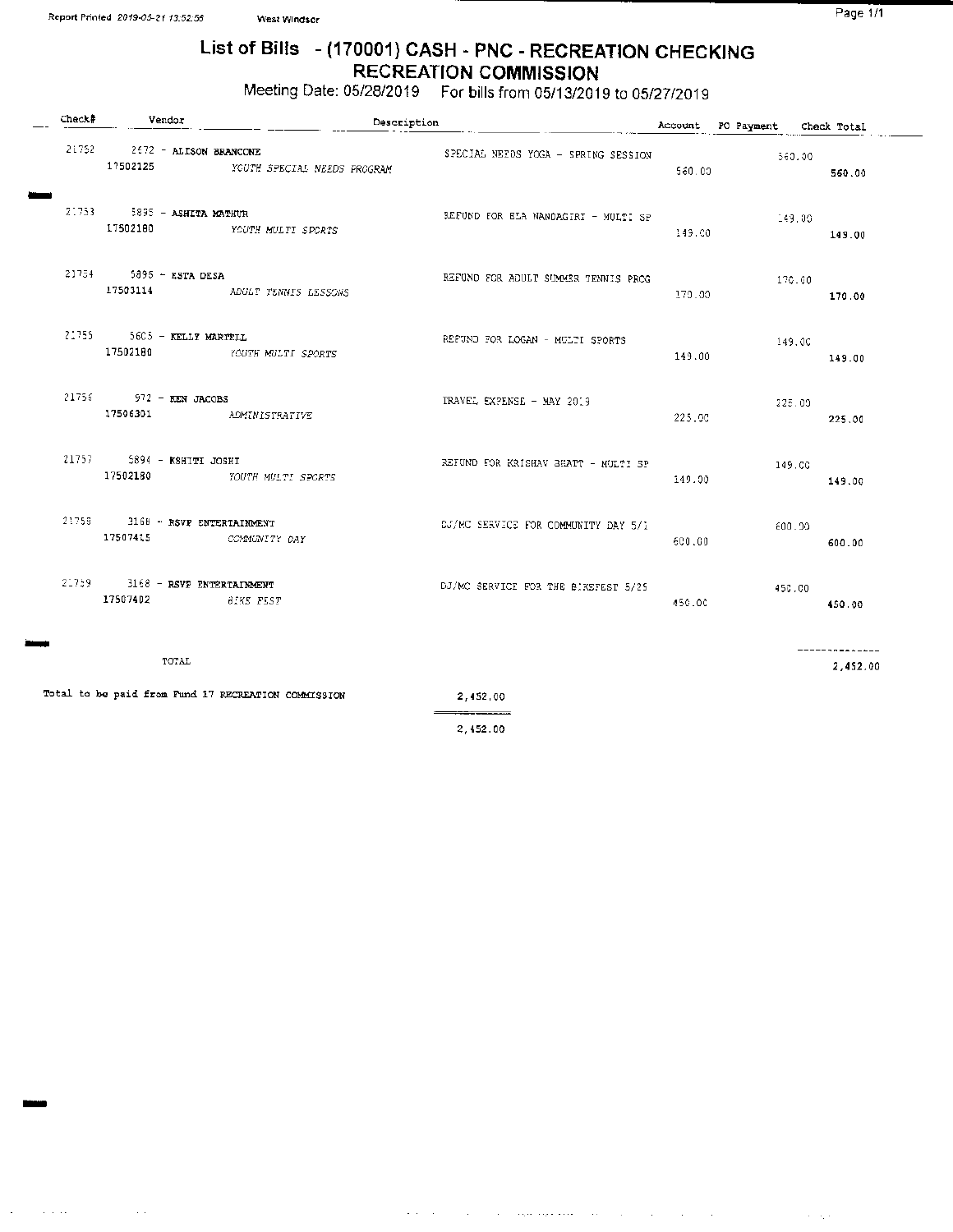## List of Bills -( 260001) Cash-Pool Utility Operating POOL OPERATING FUND

Meeting Date: 05/28/2019 For bills from 05/13/2019 to 05/27/2019

| Check# | Vendor                                    | Description                                                                          |                                     | Account  | PO Payment | Check Total | ा |
|--------|-------------------------------------------|--------------------------------------------------------------------------------------|-------------------------------------|----------|------------|-------------|---|
| 5571   | 5182 - ALISON LOCKMAN<br>264223           | PO 52829<br>Summer Whalers                                                           | REFUNDS FOR ANNIE & MOLLY - DIVE TE | 240.00   | 240.00     | 240.00      |   |
| 5572   | 3083 - ELIFEGUARD INC.<br>26501246        | PO 52785<br>Other Expenses-Program Expense                                           | LIFEGUARD LANYARSS & THROW ROPES    | 104,76   | 104.76     | 104.76      |   |
| 5573   | 26501204                                  | 3349 - GREASED LIGHTNING CLEANING SERVICES PC 52784<br>Other Expenses-Repair & Maint | POWER WASHING & BLEACH SANITER IN S | 1,031.00 | 1,031.00   | 1,031.00    |   |
| 5574   | 4060 - LESLIE'S POOLMART INC.<br>26501354 | PO 52399<br>Other Expenses-Tech/Spec Supplies                                        | 2019 BLANKET - POOL REAGANTS / SCDA | 223.70   | 223.70     | 223.70      |   |
|        | TOTAL                                     |                                                                                      |                                     |          |            | 1,599.46    |   |

Total to be paid from Fund 26 POOL OPERATING FUND  $1,599.46$ 

 $\hat{\mathbf{r}}$ 

 $\ddot{\cdot}$ 

1, 599. 46

je po predstavlja u predstavlja u predstavlja u predstavlja u predstavlja u predstavlja u predstavlja u predst<br>Događaji

j<br>Janeiro (1990)<br>Janeiro (1990)

and a control

الوالي فتعتبدته المعتادي المتفقف

**Contract Contract**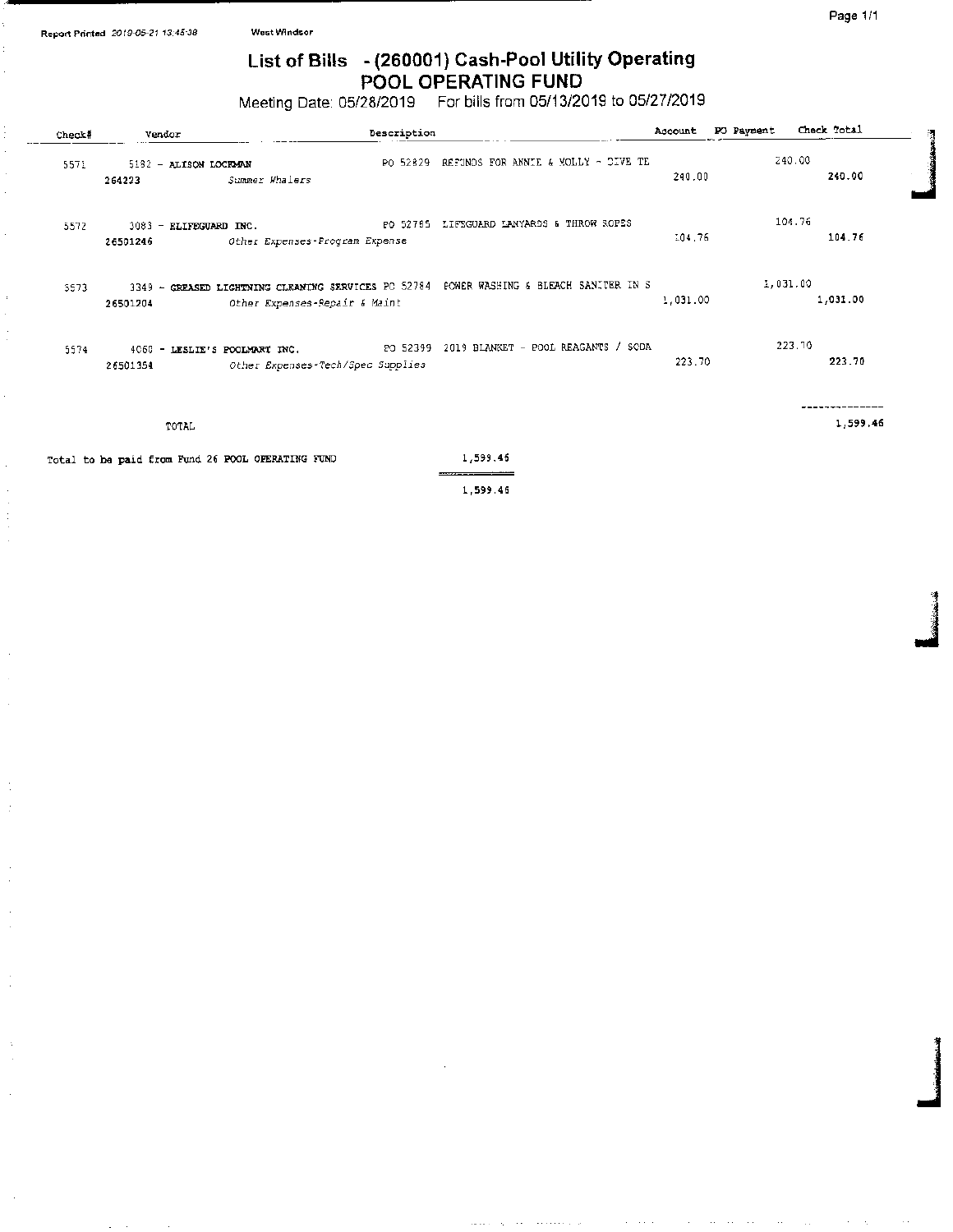$\mathcal{A}(\mathbf{r})$  . The matrix  $\mathcal{A}(\mathbf{r})$  is a subset of  $\mathcal{A}(\mathbf{r})$ 

# List of Bills - ( 120013) CASH - SENIOR CENTER PNC

TRUST OTHER

Meeting Date: 05/28/2019 For bills from 05/13/2019 to 05/27/2019

| Check# | Vendor                                    |                       | Description |                                              | Account | PO Payment | Check Total      |
|--------|-------------------------------------------|-----------------------|-------------|----------------------------------------------|---------|------------|------------------|
| 2915   | 1820 - DONNA FUCETOLA<br>121402           | SENIOR CITIZEN CENTER |             | PO 52824 REIMBUSEMENTS FOR SUPPLIES          | 207.86  |            | 207.88<br>207.88 |
| 2916   | 5628<br>- ZAKIA AHMED<br>121402           | SENIOR CITIZEN CENTER |             | PO 52699 ART OF OIL PAINTING INSTRUCTION - 4 | 450.00  |            | 450.00<br>450.00 |
|        | TOTAL                                     |                       |             |                                              |         |            | 657.88           |
|        | Total to be paid from Fund 12 TRUST OTHER |                       |             | 657.88                                       |         |            |                  |
|        |                                           |                       |             | 657.88                                       |         |            |                  |

 $\sim$ 

 $\mathcal{A} \bullet \mathcal{A} \bullet \mathcal{A}$  , where  $\mathcal{A} \bullet \mathcal{A}$  is a subset of  $\mathcal{A} \bullet \mathcal{A}$ 

 $\alpha$  , and the second contribution of